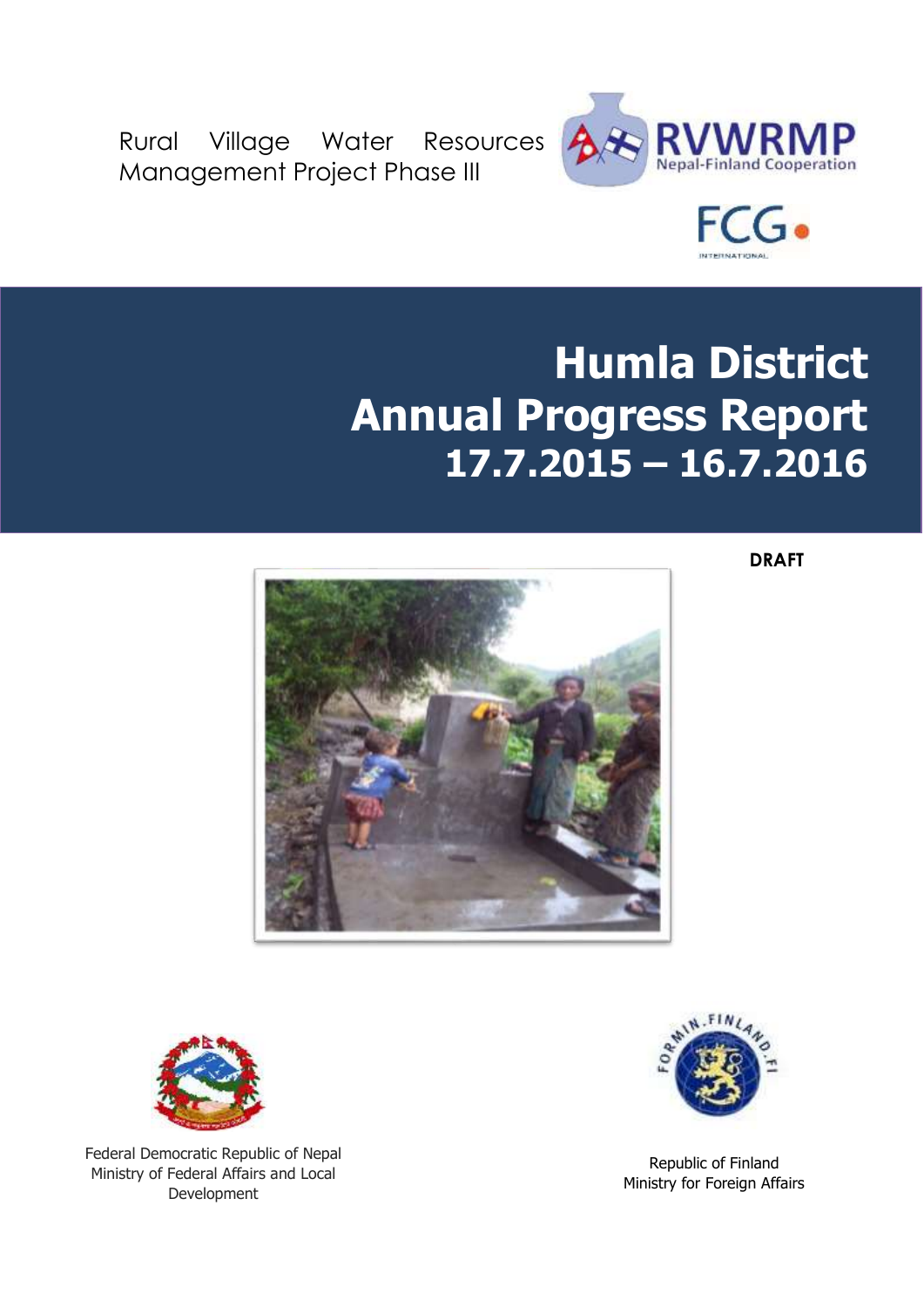## <span id="page-1-0"></span>**LIST OF ABBREVIATIONS**

| AB             | <b>Actual Beneficiary</b>                                             |
|----------------|-----------------------------------------------------------------------|
| <b>AEPC</b>    | Alternative Energy Promotion Centre                                   |
| AWP            | Annual Work Plan                                                      |
| BE             | <b>Beneficiary Equivalent</b>                                         |
| CA             | Constituent Assembly                                                  |
| CB             | Capacity Building                                                     |
| <b>CBMS</b>    |                                                                       |
|                | Capacity Building and Monitoring Specialist                           |
| Cl             | Conventional Irrigation                                               |
| CO             | Community Organization                                                |
| <b>CSIDB</b>   | Cottage and Small Industry Development Board                          |
| <b>CY</b>      | Calendar Year                                                         |
| <b>DADO</b>    | District Agriculture Development Office                               |
| <b>DDC</b>     | <b>District Development Committee</b>                                 |
| <b>DIDC</b>    | <b>District Information Development Centre</b>                        |
| <b>DLS</b>     | Department of Livestock Services                                      |
| <b>DMC</b>     | <b>District Management Committee</b>                                  |
| <b>DoC</b>     | Department of Cooperatives                                            |
| Dol            | Department of Irrigation                                              |
| <b>DoLIDAR</b> | Department of Local Infrastructure Development and Agricultural Roads |
| <b>DTO</b>     | <b>District Technical Office</b>                                      |
| D-WASH-CC      | <b>District WASH Coordination Committee</b>                           |
| <b>DWRDF</b>   | District Water Resource Development Fund                              |
| <b>DWS</b>     | Drinking Water Supply/Scheme                                          |
| <b>DWSS</b>    | Department of Water Supply and Sewerage                               |
| <b>ESAP</b>    | <b>Energy Sector Assistance Programme</b>                             |
| <b>EUR</b>     | Euro                                                                  |
| <b>FCG</b>     | <b>FCG International Ltd</b>                                          |
|                |                                                                       |
| <b>FY</b>      | <b>Fiscal Year</b>                                                    |
| <b>GDI</b>     | Gender Development Index                                              |
| <b>GESI</b>    | Gender Equality and Social Inclusion                                  |
| <b>GGR</b>     | <b>Gravity Goods Ropeway</b>                                          |
| GOF            | Government of Finland                                                 |
| GON            | Government of Nepal                                                   |
| HG             | Headquarter                                                           |
| <b>HRBA</b>    | Human Rights Based Approach                                           |
| <b>ICA</b>     | <b>International Cooperative Alliance</b>                             |
| ICS            | <b>Improved Cooking Stove</b>                                         |
| ILO            | International Labor Organization                                      |
| <b>IPO</b>     | Implementation on-going                                               |
| <b>LDO</b>     | Local Development Officer                                             |
| <b>LSGA</b>    | Local Self Governance Act                                             |
| M              | Million                                                               |
| <b>MDG</b>     | Millennium Development Goal                                           |
| <b>MFA</b>     | Ministry for Foreign Affairs (of Finland)                             |
| MH             | Micro hydro                                                           |
| <b>MHP</b>     | Micro hydro project                                                   |
| <b>MIS</b>     | Management Information System                                         |
| MoFALD         | Ministry of Federal Affairs and Local Development                     |
| MoU            | Memorandum of Understanding                                           |
| MoUD           | Ministry of Urban Development                                         |
| <b>MTR</b>     | Mid-Term Review                                                       |
| <b>MUS</b>     | Multiple Use System                                                   |
| <b>NCF</b>     | Nordic Climate Fund                                                   |
| <b>NPR</b>     | Nepalese rupee                                                        |
| <b>NRREP</b>   | National Rural Renewable Energy Project                               |
| <b>NSHMP</b>   | National Sanitation and Hygiene Master Plan                           |
| ODF            | Open Defecation Free                                                  |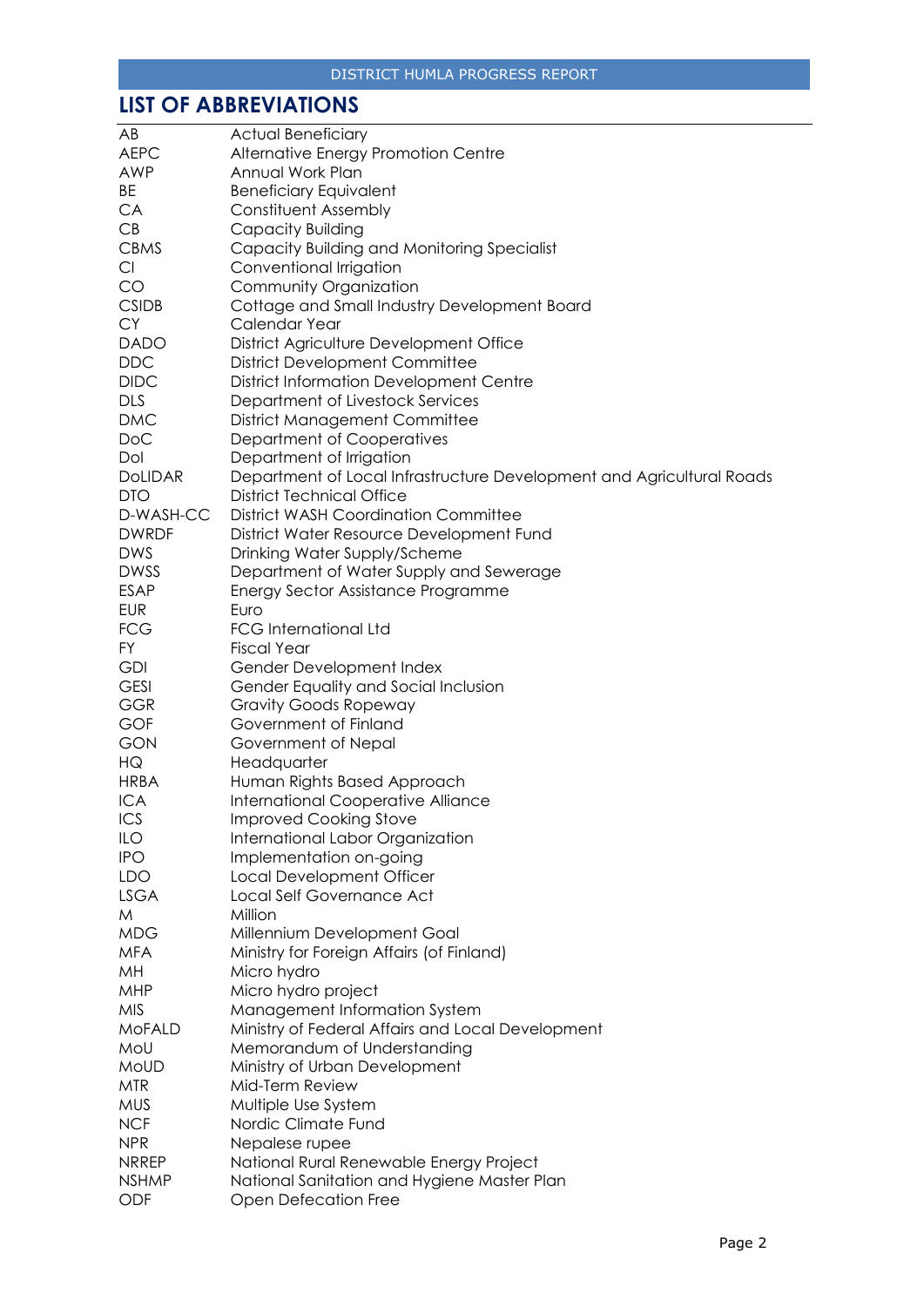|                | DISTRICT HUMLA PROGRESS REPORT                                |
|----------------|---------------------------------------------------------------|
| <b>O&amp;M</b> | Operation and Maintenance                                     |
| p/m            | Person month                                                  |
| PAF            | Poverty Alleviation Fund                                      |
| <b>PDNA</b>    | Post Disaster Needs Assessment                                |
| <b>PCO</b>     | <b>Project Coordination Office</b>                            |
| PoCo           | Post Construction                                             |
| PSU            | Project Support Unit                                          |
| <b>RADC</b>    | Remote Area Development Committee                             |
| <b>REDP</b>    | Rural Energy Development Programme                            |
| <b>REFEL</b>   | Renewable Energy Technologies for Enhancing Rural Livelihoods |
| <b>RVWRMP</b>  | Rural Village Water Resources Management Project              |
| <b>RWH</b>     | Rainwater Harvesting                                          |
| RWSSP-WN       | Rural Water Supply and Sanitation Project, West Nepal         |
| SbS            | <b>Step by Step Guidelines</b>                                |
| SC             | <b>Steering Committee</b>                                     |
| SDP            | Sector Development Plan                                       |
| SEIU           | Sector Efficiency Improvement Unit                            |
| SNV            | Netherland's Development Organization                         |
| SO             | <b>Support Organisation</b>                                   |
| SP             | Support Person (individual hired by DDC)                      |
| SVB            | <b>Supervisory Board</b>                                      |
| SWAP           | Sector Wide Approach Programme                                |
| Τ              | Trimester of Nepalese Fiscal Year                             |
| TA             | <b>Technical Assistance</b>                                   |
| UC             | <b>User Committee</b>                                         |
| <b>VDC</b>     | Village Development Committee                                 |
| <b>VMW</b>     | Village Maintenance Worker                                    |
| V-WASH-CC      | <b>VDC WASH Coordination Committee</b>                        |
| WASH           | Water Supply, Sanitation and Hygiene                          |
| WBRS           | Web-based Reporting System                                    |
| <b>WSP</b>     | Water Safety Plan                                             |
| WSSDO          | Water Supply and Sanitation Division Office                   |
| <b>WUMP</b>    | Water Use Master Plan                                         |

#### **Index**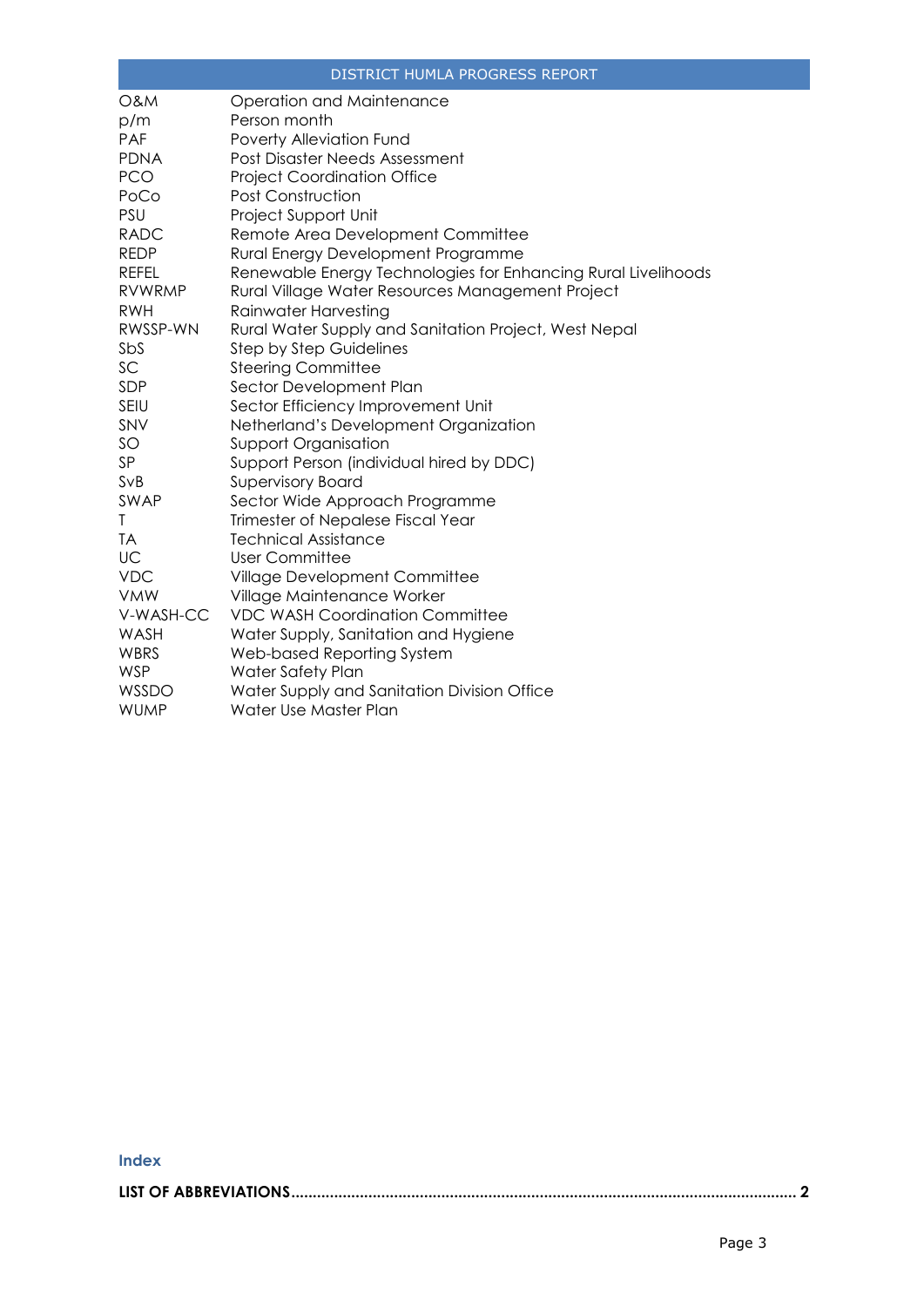| 1. |     |  |
|----|-----|--|
| 2. |     |  |
| 3. |     |  |
|    |     |  |
|    |     |  |
|    |     |  |
|    |     |  |
|    |     |  |
|    |     |  |
|    |     |  |
|    |     |  |
|    |     |  |
|    |     |  |
|    |     |  |
|    |     |  |
|    |     |  |
|    |     |  |
|    |     |  |
|    |     |  |
| 4. |     |  |
| 5. |     |  |
|    | 5.1 |  |
|    | 5.2 |  |
|    | 5.3 |  |
| 6. |     |  |
| 7. |     |  |
|    | 7.1 |  |
|    | 7.2 |  |
|    | 7.3 |  |
|    |     |  |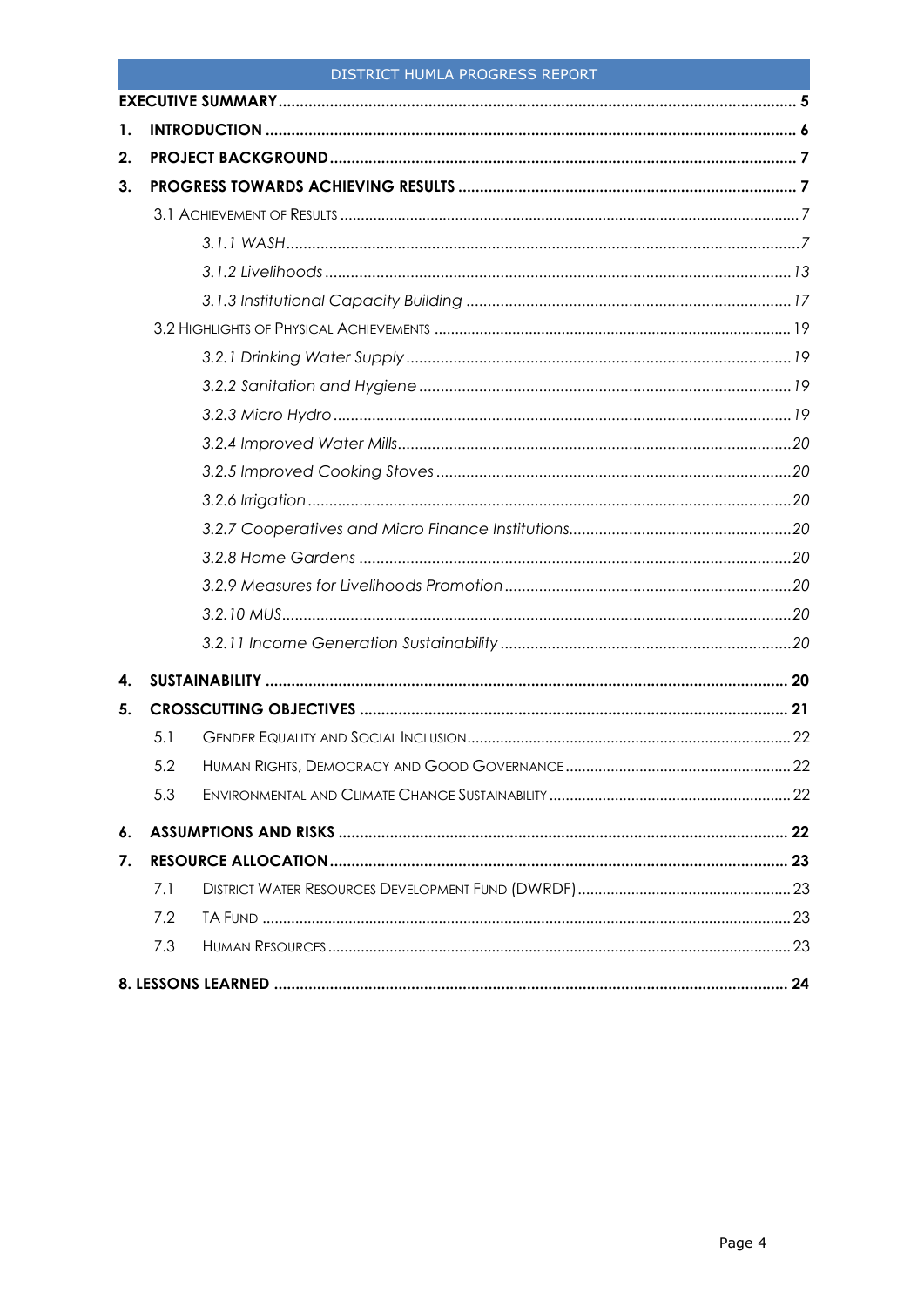### <span id="page-4-0"></span>EXECUTIVE SUMMARY

RVWRMP is a water resources management project which in addition to water supply and sanitation supports community-based irrigation, micro-hydro power, improved cooking stoves and water mills, number of environmental improvements as well as home gardens, sustainable livelihoods and institutional capacity building activities. The broad range of activities address poverty and as such, provide ample opportunities to develop different approaches promote good practices and trigger a range of ideas for improved well-being in these very remote villages.

Rural Village Water Resources Management Project (RVWRMP) has been working in Humla district from the first phase (2006-2010) of the project and continuing second phase (2010-2015) in 6 VDCs (Rodikot, Shreemastha, Mimi, Kalika, Maila, Madana and Lali). Phase I VDCs (Rodikot, Shreemastha, Mimi, Maila and Kalika) are phased out in 2015. 6 VDCs (Madana, Raya, Chhipra, Lali, Barai and Darma) are core VDCs in phase III (2016-2021) and project activities are ongoing in these VDCs. District development committee selected four VDCs; Gothi, Saya, Thehe and Limi preparing water use master plan in FY 2072/73. Water used master plan (WUMP) is ongoing in these VDCs. Project is looking seriously the sustainability of completed schemes/activities in these VDCs. Ownership realizations by UCs/users and VDC/VWASHCC on their services/schemes is very important for the sustainability of completed schemes/activities.

User Committees (UC) plan, implement and later operate village level schemes. Schemes are based on the priorities as identified in each Water Use Master Plan (WUMP). UCs are supported by Supporting Organization (SO), the district and Village Development Committees. District Development Committee (DDC) is the executing agency of the district projects in coordination with the sector partners. As per the project working modality, two different organizations are assigned as Support Organizations (SOs) to facilitate UC and users for different water resources development, livelihood promotion, household sanitation & hygiene monitoring and capacity building activities at VDC and scheme level. District Development Committee made annual performance based contract with support organizations; Snow land Integrated Development Centre (SIDC) for Lali, Barai and Darma VDCs and Rural People Upliftment Development Programme (RPUDP) for Madana, Raya and Chhipra VDCs.

In fiscal year 2072/73; RVWRMP Humla has launched 16 water supply and sanitation schemes. 6 water supply and sanitation schemes completed. 146 HHs, 901 populations, 408 students in three schools, one VDC office and one health post benefited from completed schemes. These communities' members have access to improve water supply facilities and time to collect water is reduced. 2 irrigation schemes, 4 MUS (CI+IWM) schemes, 5 improved cooking stoves (metal) schemes has implemented in FY 2072/73. One irrigation scheme (Chigard irrigation) completed. 90 HHs, 487 population benefited from that scheme and 300 ropani land is irrigated from that irrigation scheme. 4 improved water mills are constructing. 2 non project VDCs (Limi and Simikot) declared open defecation free. 4 institutional latrines constructed in Limi and Simikot VDCs. Three WUMP VDCs (Gothi, Saya and Thehe) has supported to declare open defecation free. Two VDCs (Lali and Chhipra) are implementing metal improve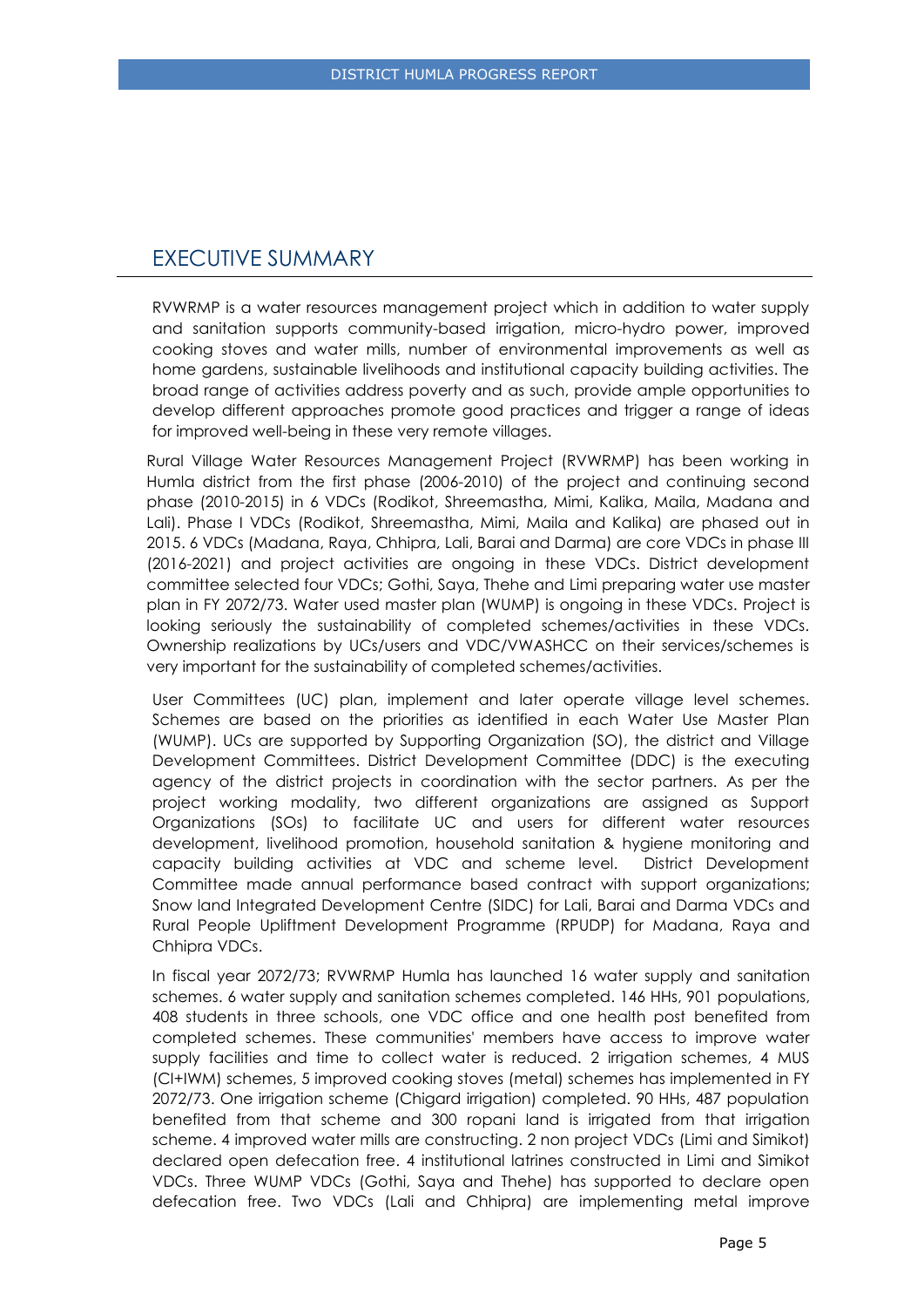cooking stove. Smokeless stove (metal) is very important in regard to women's health and environment. It reduces women's eye diseases and warm kitchen during cold season. One micro hydro scheme (Kukurfalna MHP) having 100 KW capacity have been constructed with joint collaboration with AEPC in kalika VDC.

24 livelihood groups formed and 608 HHs are benefited from home garden/vegetable farming training.

In previous days, women and minorities communities are not present in meeting. Nowadays, women and minorities communities present in meeting and can address their view/opinion in the meeting.

The key challenge faced of Humla is transportation due to remoteness.

### <span id="page-5-0"></span>1. Introduction

Humla is one of the remotest and poorest districts of Nepal. It is situated in the northwestern corner of Mid-Western region of Nepal. It is located in the high Himalaya, the district cover second largest part of the country in terms of area and it is the lowest populated district among entire districts of the country. The district head quarter is in Simikot. The district is not connected with road and even mule track up to district headquarter/VDCs from road head. There is only one airport which is only means of transportation depends on the weather and natural climates. Sometimes there is long gap of transportation due to natural disturbances. Humla is most inaccessible district of the project area that takes 2 to 5 days to reach to working VDCs from district headquarter. 7 days walk from the nearest motor road in Nepal and 3 days walk from the road head over the Tibetan border at Sera. District is politically divided in to 27 VDCs, 9 areas and one constituency. This district lies in between 29°35' to 30°70' latitude in north and 81°18' to 82°10' in southern longitude. The total area of the district is 5655 square kilometers.

Human development index rank in overall composite index of development, Humla is  $74<sup>th</sup>$  out of 75 districts of Nepal and rank in poverty and deprivation index is  $73<sup>rd</sup>$ . It is situated in 4000 to 24066 feet from the sea level. Major livelihood source of the district is agriculture, NTFP, the agriculture production is not sufficient for year round hand to mouth and depends on the external supply of food which is also not sufficient every time.

Humla is a rich in natural resources. It has been observed that the district is one of the least developed districts among the 75 district of Nepal in term of Human Development Indicators and is also backward in economic, social and infrastructure development. Due to the lack of modern agricultural practices the income generating capacity of most of the people depending on traditional agriculture has not been increased as compared to other district. The district, which is recognized as the center of herbs, is also a very important place for tourism. Abundant water resources, bio-diversity, varying climates and special, historical cultural traditions are the main features of district.

Humla suffers from food shortages all year around with almost half of the households in the district only able to produce enough food to sustain themselves for up to half of the year. The main causes of the situation are the climate is harsh, with long and snowy winters, while the soil fertility is low. Tiny terraced fields are cut into the sheer mountainsides. It is estimated that the average women in Humla works 16 hours per day and much of the work involves back breaking labour, carrying animal fodder, water and wood from long distances.

Humla is also rich in forest resources. Although there are rarely found 300 varieties of aromatic herbs in high mountain areas, only 20 to 25 varieties are brought in the market. Jatamasi, Katuki, Attis, Guchi Chyau etc. are found in high altitude of the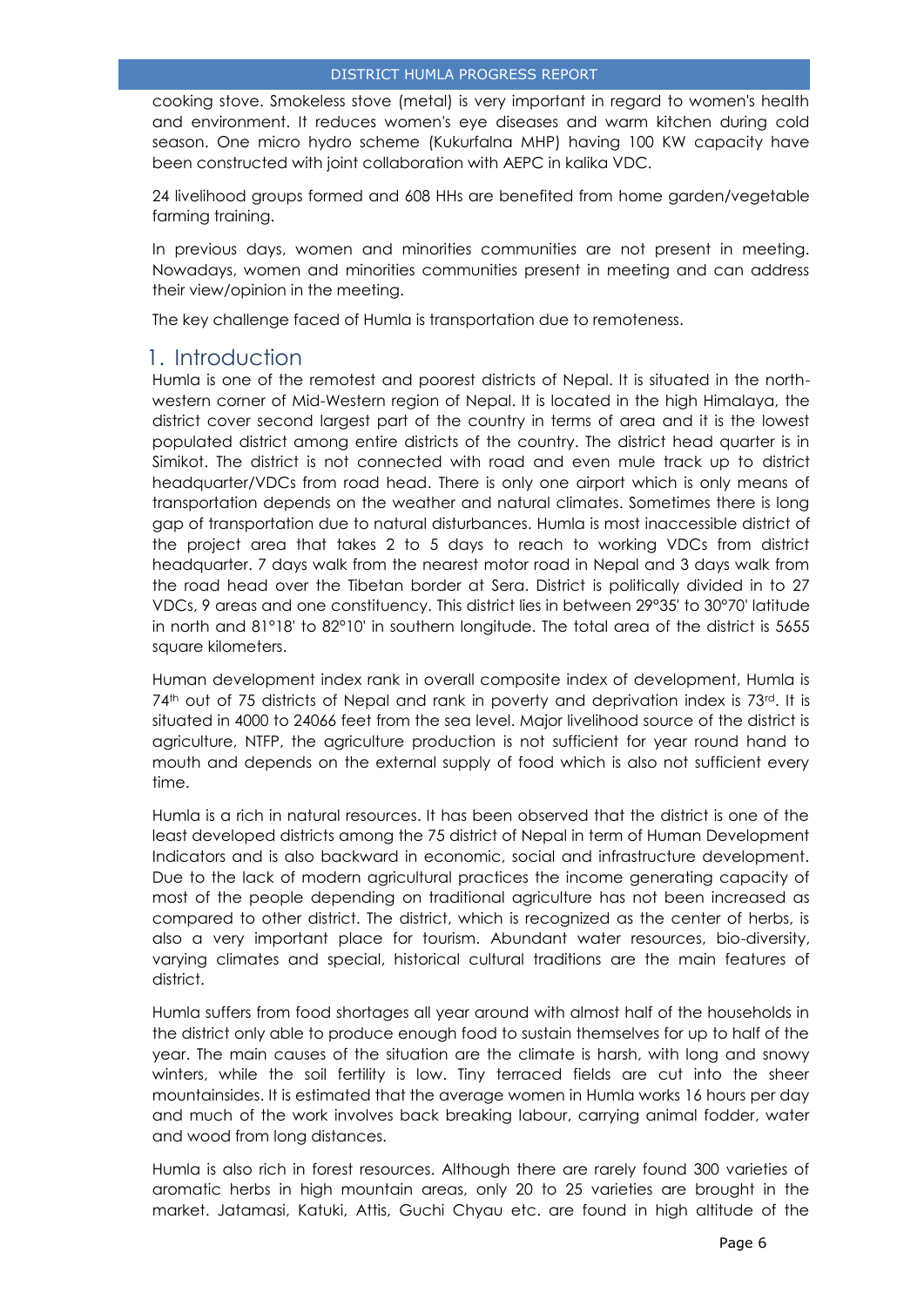district. Humli people have succeeded to some extent in fulfilling the demand for food grains (brought through airplane service) for their livelihood with their increased income from the sale of these herbs.

### <span id="page-6-0"></span>2. Project Background

Rural Village Water Resources Management Project (RVWRMP) has been working in Humla district from the first phase (2006-2010) of the project and continuing second phase (2010-2015) in 6 VDCs (Rodikot, Shreemastha, Mimi, Kalika, Maila, Madana and Lali). Phase I VDCs (Rodikot, Shreemastha, Mimi, Maila and Kalika) are phased out in 2015. 6 VDCs (Madana, Raya, Chhipra, Lali, Barai and Darma) are core VDCs in phase III (2016-2021) and project activities are ongoing in these VDCs. District development committee selected four VDCs; Gothi, Saya, Thehe and Limi preparing water use master plan in FY 2072/73.

The project is supporting DDC, VDC and UC to implement different water resources development activities with the aim of improving rural livelihood through sustainable and equitable use of water. Water Supply, Sanitation, Irrigation, MUS, Micro hydro, improve cooking stove, improve water mill, capacity building and livelihood promotion activities are the key components of the project.

### <span id="page-6-2"></span><span id="page-6-1"></span>3. Progress towards Achieving results 3.1 Achievement of Results

### 3.1.1 WASH

<span id="page-6-3"></span>WASH is result 1 of phase III of Rural Village Water Resources Management Project. In result #1: Institutionalized community capacity to construct and maintain community managed water supply and adopt appropriate technologies and sanitation and hygiene behavior.

### **Result 1: Institutionalised community capacity to construct and maintain community managed water supply and adopt appropriate technologies and sanitation and hygiene behaviour**

Indicator 1.1: 97% of community members in the Project VDCs has improved water supply systems

It is key indicator related result #1. Percentage of population with improved water supply is high in Madana and Lali VDCs rather than other VDCs because Madana and Lali VDCs are continuing from phase II of RVWRMP. 1534 and 1366 populations benefited from project in phase II in Madana and Lali VDCs respectively. 100% and 75% community members have improved water supply system in Madana and Lali VDCs. Access to improved water supply in core VDCs are given below;

| Indicator 1.1                                                     | <b>Madana</b> | Raya | Chhipra  | Lali     | <b>Barai</b> | Darma    |
|-------------------------------------------------------------------|---------------|------|----------|----------|--------------|----------|
| Total population in the                                           |               |      |          |          |              |          |
| VDC.                                                              | 1902          | 2340 | 1440     | 2022     | 1453         | 2548     |
| Population with basic                                             |               |      |          |          |              |          |
| improved water supply in                                          |               |      |          |          |              |          |
| <b>Baseline</b>                                                   | 0             | 0    | 432      | $\Omega$ | $\Omega$     | 120      |
| Additional population<br>benefitted from project in<br>FY 2072/73 | 2035          | 0    | $\Omega$ | 1510     | 256          | $\Omega$ |
| Cumulative population<br>with improved water                      |               |      |          |          |              |          |
| supply                                                            | 2035          | 0    | 432      | 1510     | 256          | 120      |
| % of population with<br>improved water supply                     | 100%          | 0%   | 30%      | 75%      | 18%          | 5%       |

#### **Table 1: Access to improved water supply in core VDCs**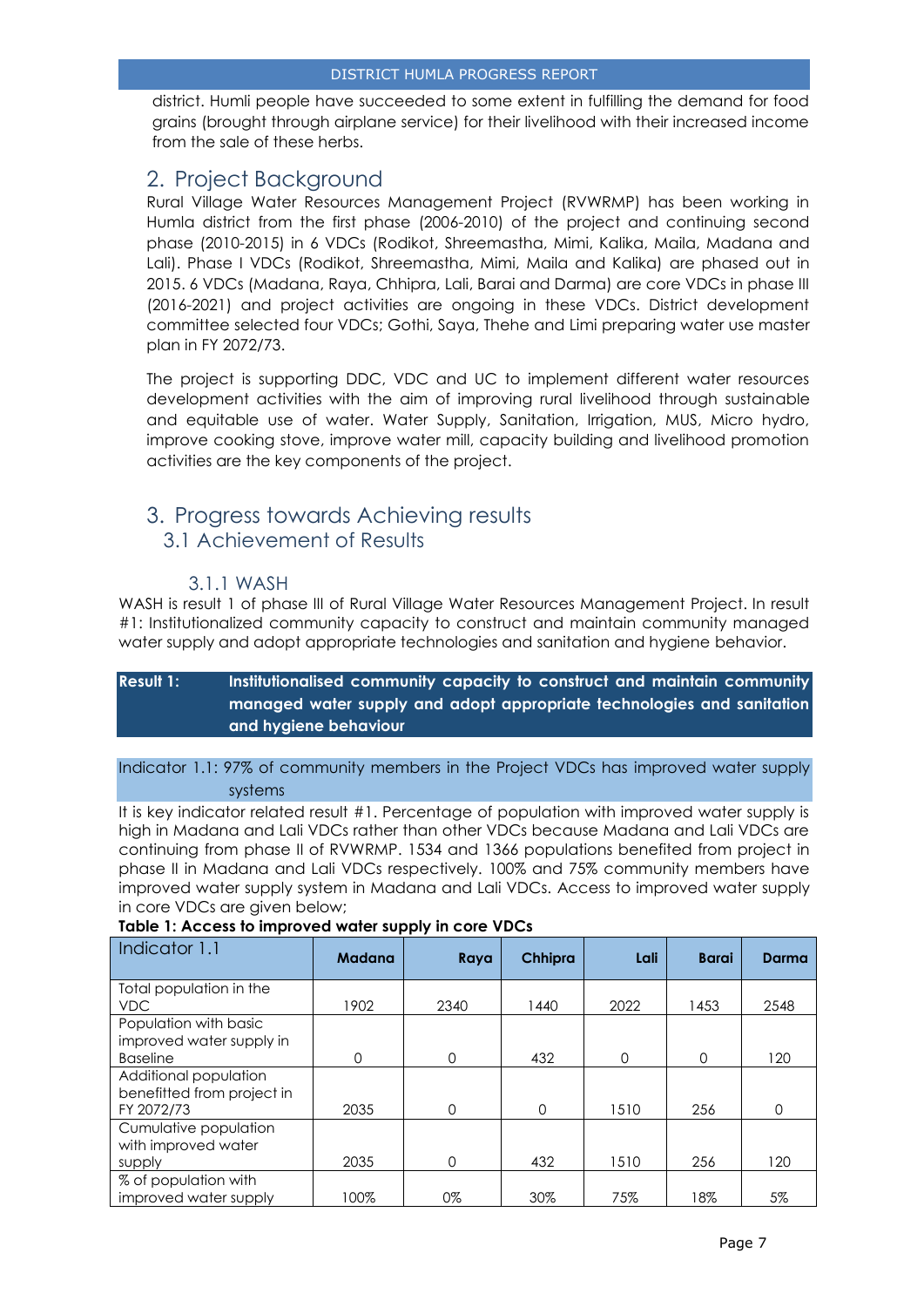#### Indicator 1.3: Community ownership demonstrated by communities having contributed in cash and kind at least 25% towards construction

RVWRMP works on participatory approach and consider users are manager of schemes. User committees are entirely responsible for procurement, transportation and management of construction of schemes and monitored by DDC/DTO, VDC and the project. Comprehensive step by step procedure of the project is to be followed to ensure transparency, ownership and quality of delivery. Community contribution by communities having contributed in cash and kind is greater than 20%.

| Indicator 1.3                   | Madana  | Raya     | Chhipra | Lali    | Barai   | Darma   |
|---------------------------------|---------|----------|---------|---------|---------|---------|
| Total WASH Investment           |         |          |         |         |         |         |
| Cost                            | 6330400 | 11780444 | 2701012 | 9453367 | 5652269 | 4516596 |
| <b>Actual Cost Contribution</b> | 308427  | 2774061  | 682924  | 2073850 | 1154724 | 1057699 |
| o In Cash                       | 21000   | 50000    | 9000    | 29000   | 24000   | 23000   |
| o In Kind                       | 1287427 | 2724061  | 673924  | 2044850 | 1130724 | 1034699 |
| % Cost Contribution             | 21%     | 24%      | 25%     | 22%     | 20%     | 23%     |

#### **Table 2: Community contribution on WASH**

#### Indicator 1.4: 70% of critical water resources identified in WUMP (yield less than 45l/person/day) and protected with climate resilience and/ or water recharge initiatives

Sources having discharge less than 0.10 liter per second and yield less than 45l/person/day are identified critical water resources in WUMP. 33% and 6% of critical water sources are protected in Madana and Lali VDCs. The critical water sources protection in core VDCs are given below;

#### **Table 3: Critical water source protection in core VDCs**

| Indicator 1.4               | <b>Madana</b> | Raya | Chhipra | Lali           | <b>Barai</b> | Darma |
|-----------------------------|---------------|------|---------|----------------|--------------|-------|
| Total number of critical    |               |      |         |                |              |       |
| water sources (identified   |               |      |         |                |              |       |
| by WUMP)                    | 3             | 15   | 0       | 32             | $\Omega$     | 31    |
| Number of protected         |               |      |         |                |              |       |
| sources through climate     |               |      |         |                |              |       |
| resilience                  |               | 0    | 0       | $\mathcal{P}$  | $\Omega$     | 0     |
| Number of protected         |               |      |         |                |              |       |
| sources through water       |               |      |         |                |              |       |
| recharge                    | 0             | 0    | 0       | $\Omega$       | $\Omega$     | O     |
| Total number of sources     |               |      |         |                |              |       |
| protected                   |               | 0    | 0       | $\overline{2}$ | $\Omega$     | ∩     |
| % of critical water sources |               |      |         |                |              |       |
| protected                   | 33%           | 0%   | 0%      | $6\%$          | 0%           | 0%    |

#### Indicator 1.5: 100% coverage of water supply schemes with Water Safety Plan

The primary focus of project is to increase access over safe drinking water by increasing self sufficiency of users in maintaining entire structures and quality of water in long run. All schemes with water safety plan and water quality examined.

#### **Table 4: Water supply schemes with WSP in core VDCs**

| Indicator 1.5          | Madana | Raya | <b>Chhipra</b> | Lali | <b>Barai</b> | Darma |
|------------------------|--------|------|----------------|------|--------------|-------|
| Number of water supply |        |      |                |      |              |       |
| scheme implemented     |        |      |                |      |              |       |
| Number of water supply |        |      |                |      |              |       |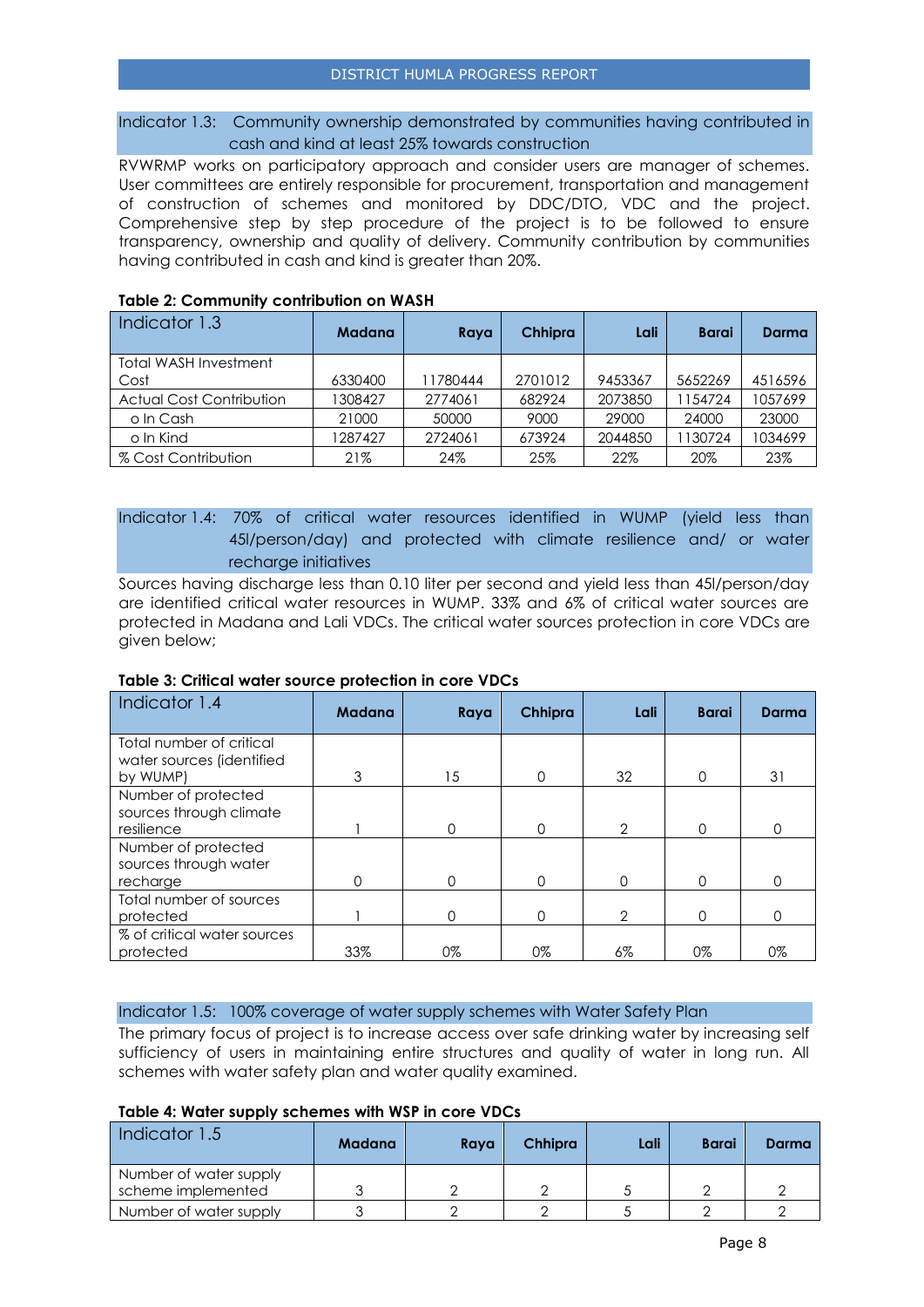| DISTRICT HUMLA PROGRESS REPORT        |        |      |      |      |        |      |
|---------------------------------------|--------|------|------|------|--------|------|
| scheme with WSP                       |        |      |      |      |        |      |
| % of water supply schemes<br>with WSP | $00\%$ | 100% | '00% | 100% | $00\%$ | 100% |

#### Indicators 1.6: 95% of User Committees of improved water supply schemes in the supported VDCs are active and able to maintain service level

User committees will plan, implement and later operate village level schemes. These schemes are based on the priorities as identified in each water use master plan. UCs are supported by supporting organizations, district and village development committees. 100% of user committees of improved water supply schemes in the supported VDCs are active and able to maintain service level.

#### **Table 5: Active water supply UCs maintaining service level**

| Indicator 1.6                                                                                                                                                                   | <b>Madana</b> | Raya          | Chhipra       | Lali | <b>Barai</b>  | Darma |
|---------------------------------------------------------------------------------------------------------------------------------------------------------------------------------|---------------|---------------|---------------|------|---------------|-------|
| Number of water supply                                                                                                                                                          |               |               |               |      |               |       |
| scheme implemented                                                                                                                                                              | 3             | 2             | 2             | 5    | 2             | 2     |
| Number of schemes<br><b>having:</b> O&M regulations<br>implemented + Functional<br>status: fully functional +<br>O&M fund available +<br>VMW mobilized +<br>UCs having meetings |               |               |               |      |               |       |
| regularly                                                                                                                                                                       | 3             | $\mathcal{P}$ | $\mathcal{P}$ | 5    | $\mathcal{P}$ | 2     |
| % of UCs: active and able<br>to maintain service level                                                                                                                          | 100%          | 100%          | 100%          | 100% | 100%          | 100%  |

#### Indicator 1.7: At least three public audits conducted in each constructed drinking water scheme with participation of women and minority populations

More schemes are on-going (i.e. implementation phase is ongoing) in VDCs. 2 water supply schemes in Madana VDC, 1 water supply scheme in Barai VDC and 3 water supply schemes in Lali VDC completed in FY 2072/73. 3 public hearing and audit completed in completed schemes. In other schemes 1 public hearing completed.

#### **Table 6: WS Schemes with at-least three public audits**

| Indicator 1.7               | <b>Madana</b>  | Raya           | Chhipra  | Lali     | <b>Barai</b>   | Darma          |
|-----------------------------|----------------|----------------|----------|----------|----------------|----------------|
| Number of water supply      |                |                |          |          |                |                |
| scheme implemented          | 3              | $\overline{2}$ | 2        | 5        | $\overline{2}$ | $\overline{2}$ |
| Number of schemes having    |                |                |          |          |                |                |
| at-least 3 public audit     | $\overline{2}$ | 0              | $\Omega$ | 3        |                | $\Omega$       |
| % of WS schemes with at-    |                |                |          |          |                |                |
| least 3 public audits       | 67%            | 0%             | 0%       | 60%      | 50%            | 0%             |
| Number of participation in  |                |                |          |          |                |                |
| public audit                | 78             | 0              | 0        | 35       | 48             | $\Omega$       |
| Number of female            |                |                |          |          |                |                |
| participation               | 42             | 0              | $\Omega$ | 21       | 26             | $\Omega$       |
| Number of Dalit             |                |                |          |          |                |                |
| participation               | 22             | 0              | $\Omega$ | $\Omega$ | 22             | $\Omega$       |
| Number of Janajati          |                |                |          |          |                |                |
| participation               | 45             | O              | 0        | ∩        | 3              | $\Omega$       |
| % of Female participation   | 54%            | 0%             | 0%       | $60\%$   | 54%            | 0%             |
| % of Dalit participation    | 28%            | 0%             | 0%       | 0%       | 46%            | 0%             |
| % of Janajati participation | 58%            | 0%             | 0%       | 0%       | 6%             | 0%             |
| Remarks                     |                |                |          |          |                |                |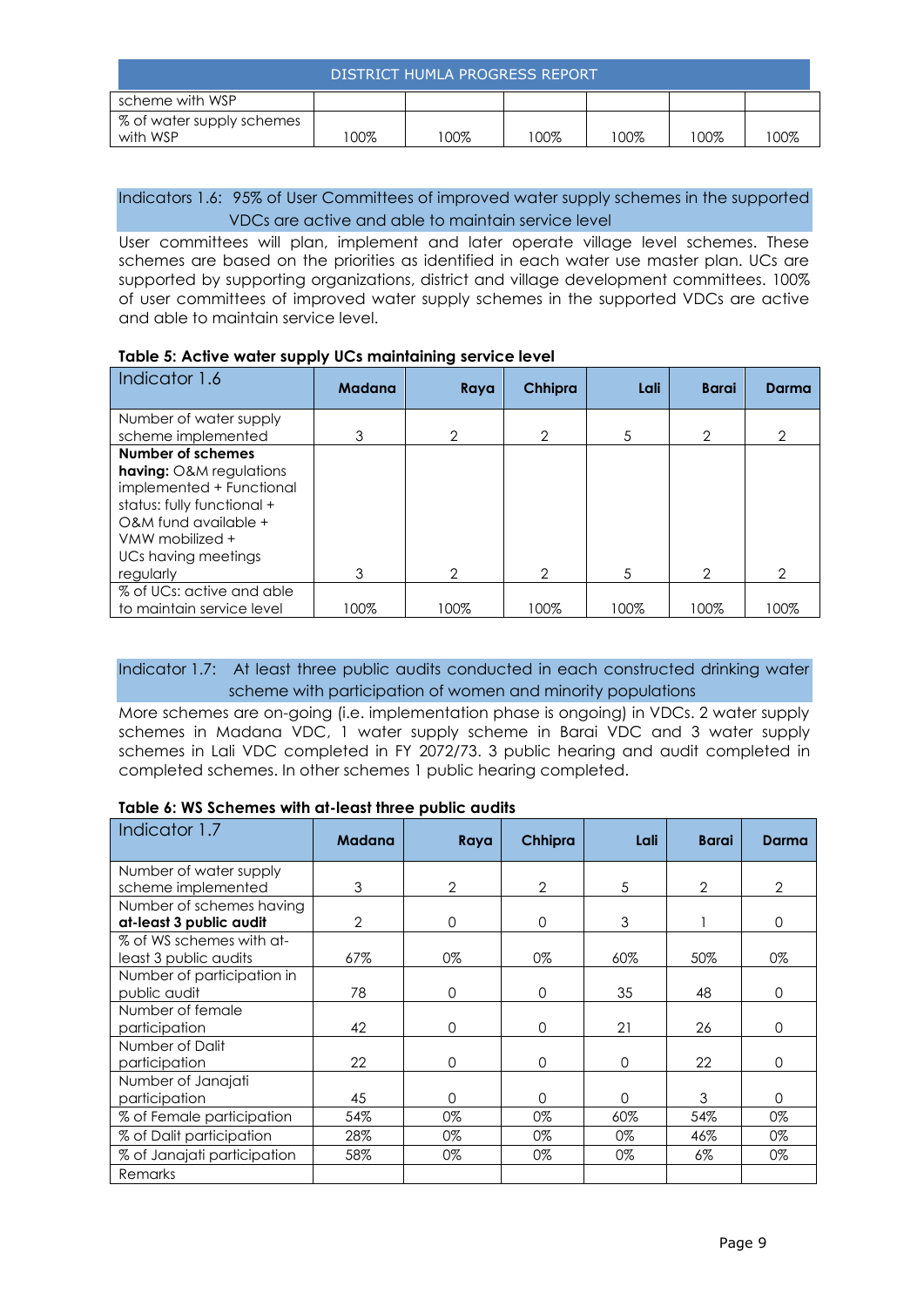Indicator 1.8: At least 50% of key positions (chair, vice chair, secretary, joint secretary and treasurer) in UCs of improved water supply schemes in the Project VDCs are held by women and a proportionate share (25%) held by minority populations

Most of females in the VDCs are illiterate. Women have more work load. One way walk minimum 1-5 days to reach to project VDCs from district headquarter Simikot. Key positions (chair, vice chair, secretary, joint secretary and treasurer) in UCs of improved water supply schemes in the project VDCs are held by women are 25% to50% and a proportionate share held by minority populations is 25% to50%. There is not Janajati populations in Chhipra and Darma VDCs. At least 50% women held users committees of all water supply schemes.

| Indicator 1.8                 | <b>Madana</b> | Raya | Chhipra | Lali | <b>Barai</b> | Darma |
|-------------------------------|---------------|------|---------|------|--------------|-------|
| <b>Total UC Key Positions</b> | 12            |      |         | 16   |              |       |
| Female Key Positions          |               |      |         |      |              |       |
| <b>Dalit Key Positions</b>    |               |      |         |      |              |       |
| Janajati Key Positions        |               |      |         |      |              |       |
| % Female Key Positions        | 33            | 29   | 50      | 31   | 25           | 25    |
| % Dalit Key Positions         | 33            | 29   | 25      |      |              | 25    |
| % Janajati Key Positions      | 42            | 29   |         | 25   | 50           |       |
| Remarks                       |               |      |         |      |              |       |

#### **Table 7: Composition of UC's key positions in implemented Water Supply schemes**

#### Indicators 1.9: 100% of schools and health posts have child, gender and disabled (CGD) friendly WASH facilities

Sanitation and hygiene is highly component under the project. It supports to improve the health of residents of working VDCs by means of support activities mainly safe water, sanitation, hygiene behavior, nutrition and livelihood. Project is implementing the sanitation and hygiene movement through campaigns, capacity building of concern stakeholders. Working VDCs are open defecation free VDCs. 100% schools and health posts have toilets. Toilets are improving child, gender and disabled (CGD) friendly WASH facilities.

| Indicator 1.9                                                                       | <b>Madana</b>  | Raya           | Chhipra       | Lali          | <b>Barai</b> | Darma         |
|-------------------------------------------------------------------------------------|----------------|----------------|---------------|---------------|--------------|---------------|
| <b>Total Number of Schools</b>                                                      | 4              | 5              | 4             | 4             | 4            | 6             |
| Schools having child club                                                           |                |                |               |               |              |               |
|                                                                                     | 4              | 5              | 4             | 4             | 4            | 6             |
| Schools having functional<br>Water facilities within school<br>yard                 |                |                |               |               |              |               |
|                                                                                     | 3              | 3              | $\mathcal{P}$ | 4             |              | 3             |
| Schools having low cost water<br>treatment practices for<br>drinking water service. |                |                |               |               |              |               |
|                                                                                     |                |                |               | $\mathcal{P}$ | O            | $\mathcal{P}$ |
| Schools having functional<br>toilet (1:50 student) cabin &                          |                |                |               |               |              |               |
| urinal.                                                                             | $\overline{2}$ | $\mathfrak{D}$ |               | $\mathcal{P}$ |              | 2             |
| Schools having child & gender<br>friendly toilet                                    | 4              | 5              | 4             | 4             | 4            | 6             |
| School having MHM facilities                                                        | ∩              |                |               |               |              |               |

#### **Table 8.1: Status of CGD friendly WASH facilities in schools**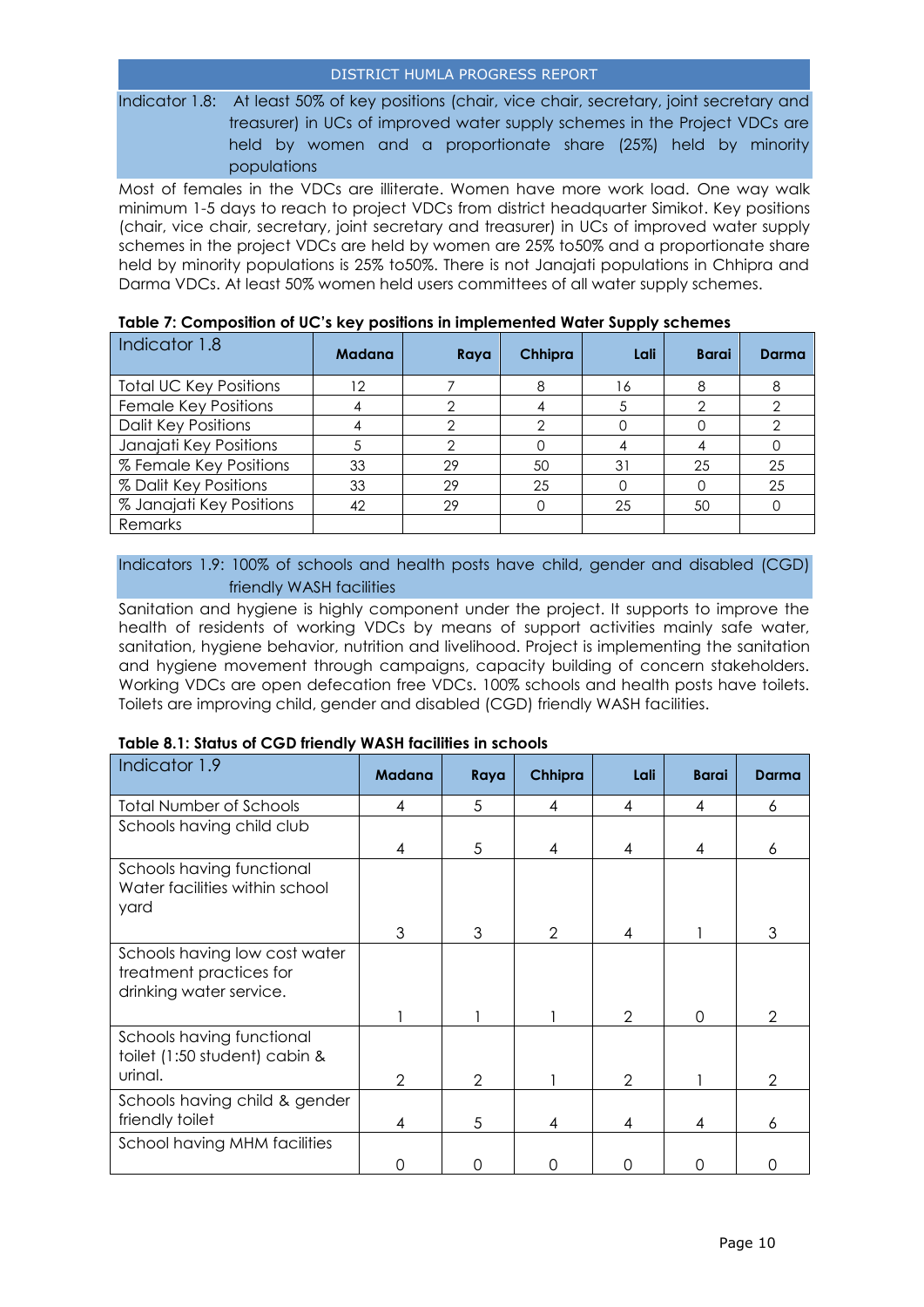| <b>DISTRICT HUMLA PROGRESS REPORT</b> |  |  |  |  |  |  |  |  |  |  |
|---------------------------------------|--|--|--|--|--|--|--|--|--|--|
| Schools with disable students         |  |  |  |  |  |  |  |  |  |  |
| (crutches, wheel chair user).         |  |  |  |  |  |  |  |  |  |  |
|                                       |  |  |  |  |  |  |  |  |  |  |
| Schools having disable friendly       |  |  |  |  |  |  |  |  |  |  |
| toilet (Ram+++)                       |  |  |  |  |  |  |  |  |  |  |
| Schools having hand washing           |  |  |  |  |  |  |  |  |  |  |
| with soap facilities                  |  |  |  |  |  |  |  |  |  |  |
| Schools having solid waste            |  |  |  |  |  |  |  |  |  |  |
| management practices                  |  |  |  |  |  |  |  |  |  |  |
| Schools having O&M fund for           |  |  |  |  |  |  |  |  |  |  |
| sustaining the WASH facilities        |  |  |  |  |  |  |  |  |  |  |
| Schools having garden                 |  |  |  |  |  |  |  |  |  |  |

|          |  |  |  |  |  | Table 8.2: Status of CGD friendly WASH facilities in other institutions (health-post, public |  |
|----------|--|--|--|--|--|----------------------------------------------------------------------------------------------|--|
| offices) |  |  |  |  |  |                                                                                              |  |

| Indicator 1.9                                                                                  | <b>Madana</b>  | Raya           | Chhipra        | Lali           | <b>Barai</b> | Darma          |
|------------------------------------------------------------------------------------------------|----------------|----------------|----------------|----------------|--------------|----------------|
| <b>Total Number of institutions</b>                                                            | 3              | 4              | 5              | 4              |              | $\overline{2}$ |
| having<br>Institutions<br>functional<br>Water facilities                                       | $\overline{2}$ | $\overline{2}$ | $\overline{2}$ | 3              |              |                |
| Institutions having<br>low<br>cost<br>water treatment practices for<br>drinking water service. |                |                |                |                |              |                |
|                                                                                                |                |                |                |                |              |                |
| having<br>functional<br>Institutions<br>toilet.                                                | 3              | 4              | 5              | 4              |              | $\overline{2}$ |
| having<br>Institutions<br>gender<br>friendly toilet                                            | $\overline{2}$ |                | $\overline{2}$ |                |              |                |
| Institutions<br>having<br>disable<br>(crutch, wheel chair<br>user)<br>friendly toilet.         | 0              | $\Omega$       | $\Omega$       | $\Omega$       | $\Omega$     | $\Omega$       |
| having<br>Institutions<br>hand<br>washing with soap facilities                                 | 0              | $\Omega$       | $\Omega$       | $\Omega$       | $\Omega$     | $\Omega$       |
| Institutions having solid waste<br>management practices                                        |                |                |                |                |              |                |
|                                                                                                | 2              | 2              | $\overline{2}$ | $\overline{2}$ |              |                |
| Sub/Health post having hospital<br>waste management facilities                                 |                |                |                |                |              |                |
|                                                                                                |                |                |                |                |              |                |

Indicator 1.10: More than 50% of RV-supported drinking water services schemes in core VDCs shall have affiliation with cooperative to proliferate their capital

Project has not supported to form cooperative in Humla. There is not active cooperatives in working VDCs. Water supply services schemes in core VDCs have not affiliation with cooperative to proliferate their capital.

**Table 9: Affiliation of WS schemes in cooperatives in core VDCs**

| Indicator 1.10     | Madana | Rava | <b>Chhipra</b> | Lali | Barai | Darma |
|--------------------|--------|------|----------------|------|-------|-------|
| Total number of WS |        |      |                |      |       |       |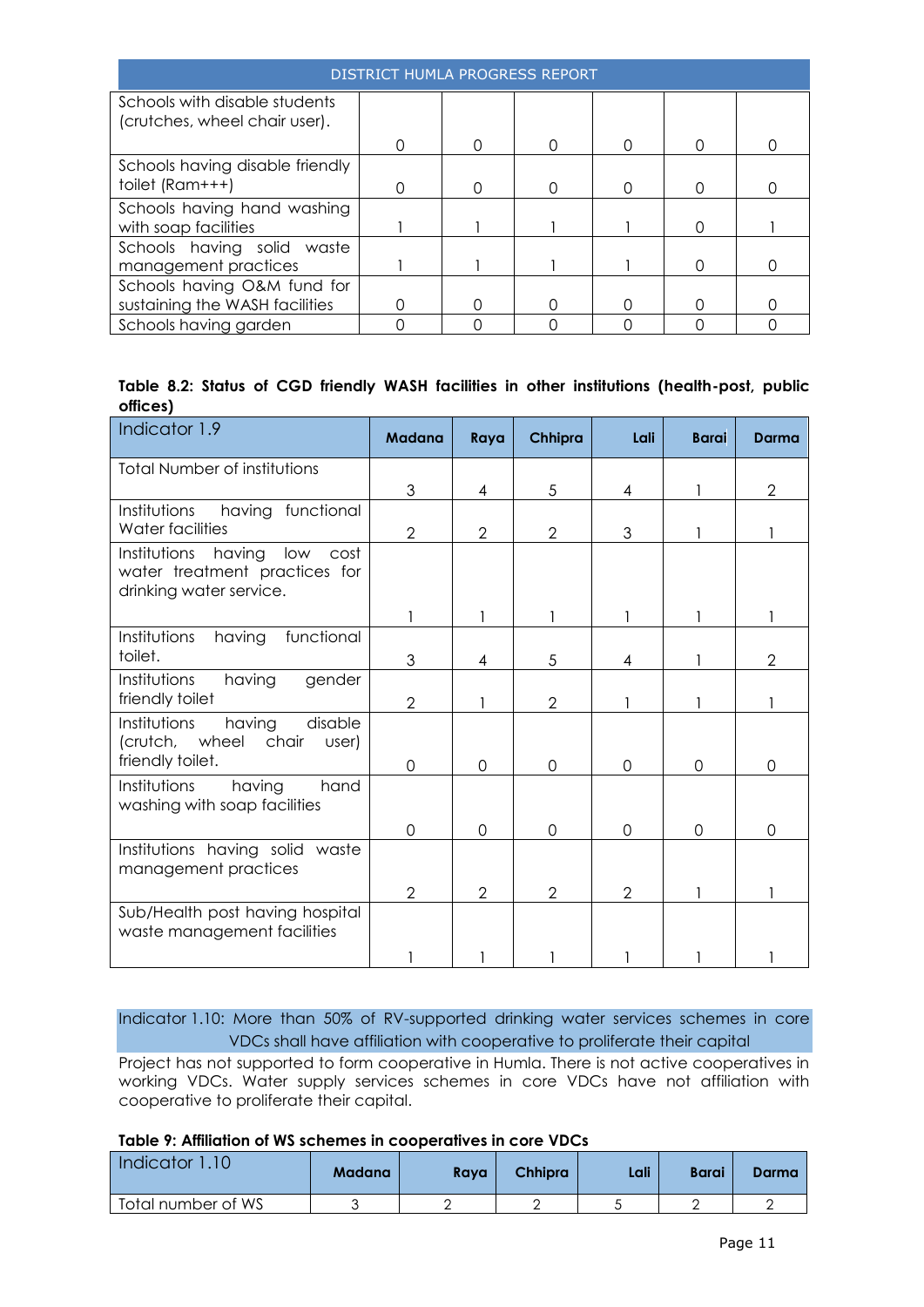| DISTRICT HUMLA PROGRESS REPORT |   |   |  |   |   |  |  |  |
|--------------------------------|---|---|--|---|---|--|--|--|
| schemes                        |   |   |  |   |   |  |  |  |
| Number of schemes              |   |   |  |   |   |  |  |  |
| having account in              |   |   |  |   |   |  |  |  |
| cooperative                    |   | Λ |  |   |   |  |  |  |
| Amount of total O&M            |   |   |  |   |   |  |  |  |
| fund of WS schemes in          |   |   |  |   |   |  |  |  |
| cooperatives                   | ∩ | 0 |  | ∩ | ∩ |  |  |  |
| % of WS schemes                |   |   |  |   |   |  |  |  |
| affiliated in                  |   |   |  |   |   |  |  |  |
| cooperatives                   |   | 0 |  | ∩ |   |  |  |  |
| Remarks                        |   |   |  |   |   |  |  |  |

#### Indicators 1.11: 50% of VDCs are able to declare Total Sanitation, by achieving 4 out of 5 of the key do-able action indicators

Project support the achievement of health benefits by means of supporting the reduction of water borne diseases. Sanitation and hygiene component has been limited with healthy behavior and nutrition. Project will focus more on total sanitation campaigns through strengthening the institutional capacity of stakeholder coordination and collaboration among the WASH stakeholders. Project core VDCs declared open defecation free. Humla is towards district ODF. Households having improve cooking stoves, waste pits, chang, farm yard management, home garden and practicing safe food in progressing way. SDA formats filled in household level. Lali and Chhipra VDCs are going to declare indoor pollution free.

| Indicator 1.11            | <b>Madana</b> | Raya | Chhipra   | Lali      | <b>Barai</b> | <b>Darma</b> |
|---------------------------|---------------|------|-----------|-----------|--------------|--------------|
| Total household in VDC    | 317           | 390  | 240       | 337       | 271          | 449          |
| HHs having access to      |               |      |           |           |              |              |
| toilet to all at all time | 317           | 390  | 240       | 337       | 271          | 449          |
| HHs having hand           |               |      |           |           |              |              |
| washing with soap         |               |      |           |           |              |              |
| facilities                | 55            | 35   | 64        | 75        | 25           | 113          |
| HHs having access to      |               |      |           |           |              |              |
| safe drinking water       |               |      |           |           |              |              |
| (practicing low cost HH   |               |      |           |           |              |              |
| treatment technology)     | 175           | 55   | 33        | 145       | 23           | 78           |
| HHs practicing safe food  |               | 85   |           |           |              |              |
| intake.                   | 115           |      | 45        | 68        | 43           | 156          |
| HH having ICS             | 165           | 142  | 53        | 45        | 45           | 52           |
|                           |               |      |           |           |              |              |
| HHs managing the FYM      | 135           | 25   | 30        | 135       | 65           | 72           |
| HH having the Chang       | 260           | 19   | 12        | 145       | 80           | 155          |
|                           |               |      |           |           |              |              |
| HHs having waste Pit      | 260           | 25   | 25        | 145       | 50           | 180          |
| HHs managing the          |               |      |           |           |              |              |
| waste water in HG         | 45            | 15   | 35        | 76        | 15           | 76           |
| Achieved VDCs with at     |               |      |           |           |              |              |
| least 4 out of 5 of the   |               |      |           |           |              |              |
| key do-able action        |               |      |           |           |              |              |
| indicators (Yes/No)       | Yes           | No   | <b>No</b> | <b>No</b> | <b>No</b>    | <b>No</b>    |
| <b>Declared Total</b>     |               |      |           |           |              |              |
| Sanitation VDC (Yes/No)   | No            | No   | No        | No        | <b>No</b>    | No           |

#### **Table 10: Total sanitation status of core VDCs**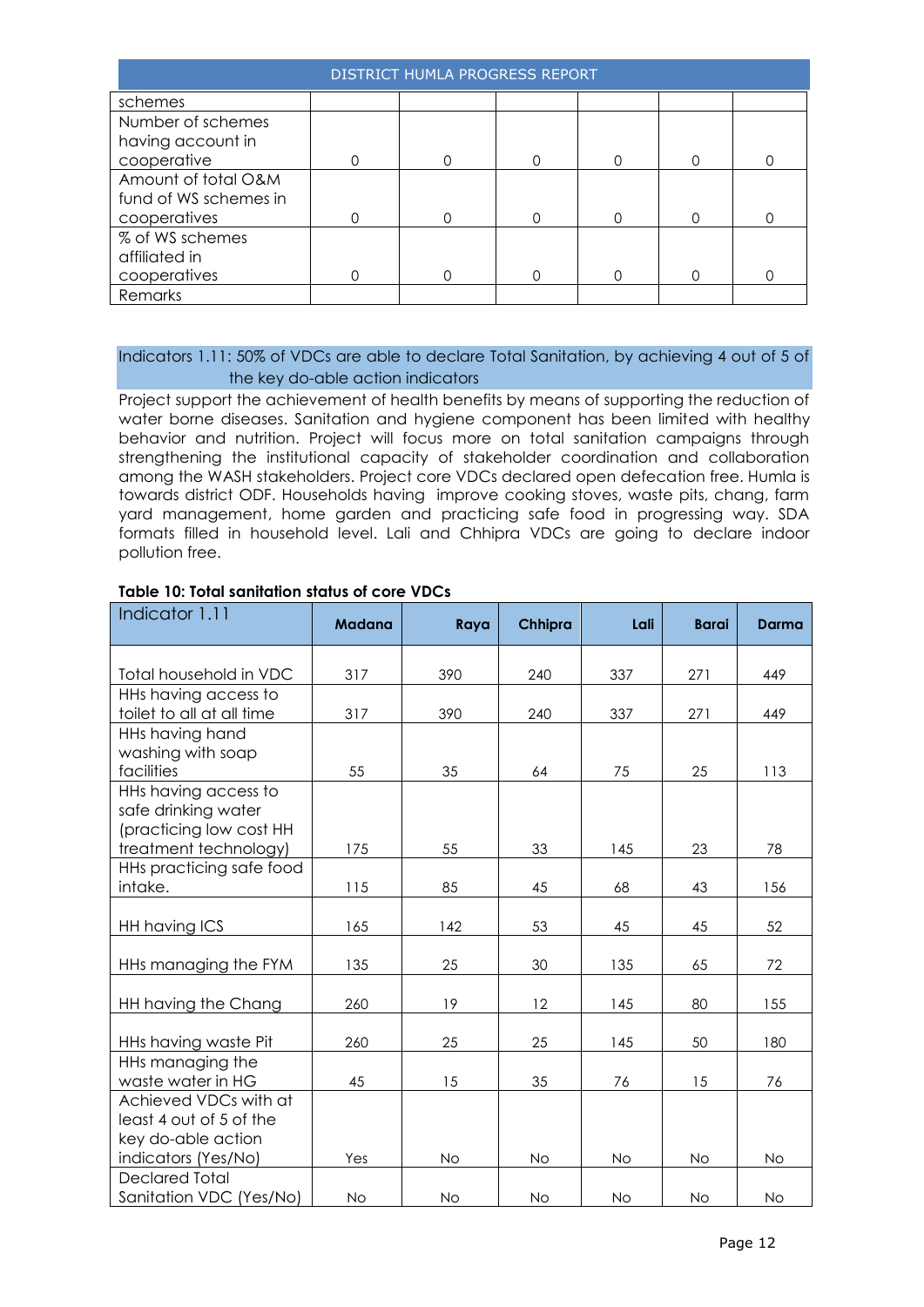#### *Source: Hygiene Behavior Convenience Survey (HBCS) for Sanitation and Hygiene*

#### Indicator 1.12: 90% of menstruating women able to use the toilet in project VDCs

From behavior convenience survey (BCS) for sanitation and hygiene, women using toilet during menstruating is satisfactory in working core VDCs. 88% menstruating women able to use toilet in Chhipra VDC and more than 90% menstruating women able to use toilet in other core VDCs.

#### **Table 11: Menstruating women using toilet in core VDCs**

| Indicator 1.12                                                                              | <b>Madana</b> | Raya | Chhipra | Lali | <b>Barai</b> | Darma |
|---------------------------------------------------------------------------------------------|---------------|------|---------|------|--------------|-------|
| Total respondents of BCS                                                                    | 125           | 155  | 85      | 115  | 95           | 85    |
| Number of respondents:<br>Do menstruating women<br>able to use toilet? with<br>answer "Yes" | 118           | 152  | 75      | 105  | 92           | 80    |
| % of menstruating women<br>able to use toilet                                               | 94%           | 98%  | 88%     | 91%  | 97%          | 94%   |

*Source: Behavior Convenience Survey (BCS) for Sanitation and Hygiene*

#### 3.1.2 Livelihoods

<span id="page-12-0"></span>Livelihood is result 2 of phase III of Rural Village Water Resources Management Project. In result #2; improved and sustainable nutrition, food security and sustainable income at community level through water resources based livelihoods development.

#### **Result 2: Improved and sustainable nutrition, food security and sustainable income at community level through water resources based livelihoods development**

#### Indicator 2.1: At least 78% of the households provided with improved water supply, have a functional home garden

24 home garden/vegetable farming groups form in core VDCs. In Humla; Madana and Lali VDCs are continuing from phase II VDCs so water supply beneficiary with functional home garden is much higher (81% and 80%).

| Indicator 2.1                                                    | <b>Madana</b> | Raya | Chhipra | Lali | <b>Barai</b> | Darma |
|------------------------------------------------------------------|---------------|------|---------|------|--------------|-------|
| Number of beneficiary<br>households of WS schemes                | 118           | 306  | 36      | 79   | 207          | 179   |
| Number of WS beneficiary<br>household with functional            |               |      |         |      |              |       |
| home garden*                                                     | 95            | 106  | 25      | 63   | 59           | 54    |
| Number of people<br>benefited by Home<br>Garden                  | 635           | 442  | 210     | 782  | 245          | 225   |
| % of WS beneficiary<br>households with functional<br>home garden | 81%           | 35%  | 69%     | 80%  | 29%          | 30%   |

#### **Table 12: WS beneficiary households with functional home garden in core VDCs**

\* Home garden means the household having 4 major crops in the garden: vegetables, spices, fodder, and fruit and productive at least 6 months.

#### Indicator 2.3: At least 50% of home garden training participants, TOTs and/or Lead Farmers are women

Women participation in HG, TOT and/or leader farmer training in Lali, Barai and Darma VDCs are 77%, 82% and 81%. In other core VDCs; percentage of women participation is higher than 90%.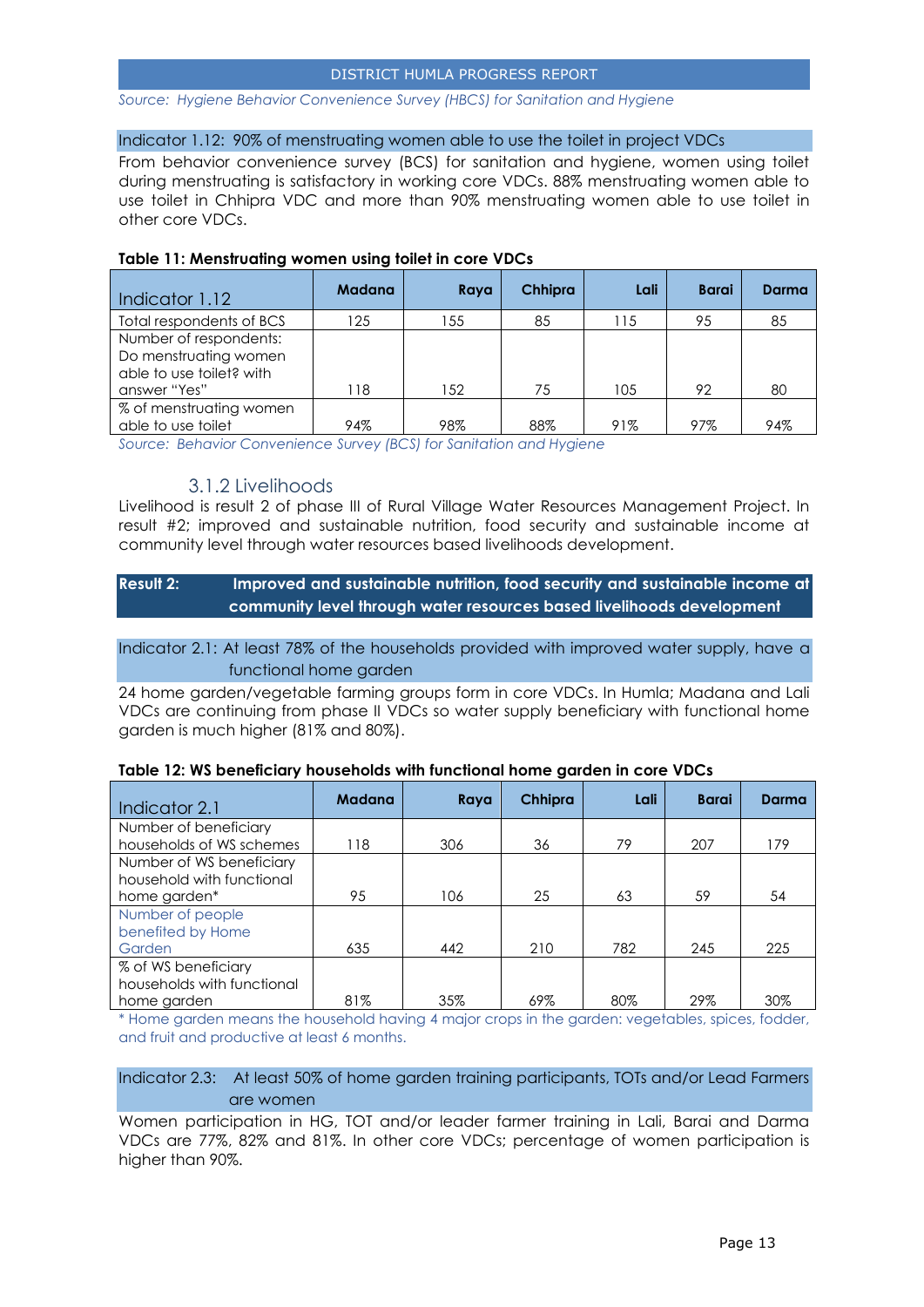| Table 13: Women participation in HG, TOT and/or LF training in core VDCs  |               |      |              |      |              |              |
|---------------------------------------------------------------------------|---------------|------|--------------|------|--------------|--------------|
| Indicator 2.3                                                             | <b>Madana</b> | Raya | Chhipra      | Lali | <b>Barai</b> | Darma        |
| Number of participants in<br>HG training                                  | 152           | 106  | 50           | 187  | 59           | 54           |
| Number of women<br>participated in HG training                            | 152           | 97   | 48           | 140  | 48           | 40           |
| Number of participants in<br>TOT                                          | 55            | 43   | 35           | 45   | 33           | 45           |
| Number of women<br>participated in TOT                                    | 45            | 38   | 30           | 38   | 27           | 40           |
| Number of participants in<br>Leader Farmer training                       | 3             | 3    | 3            | 4    | 3            | 3            |
| Number of women<br>participated in Leader<br>Farmer training              | 2             |      | $\mathbf{0}$ |      | $\Omega$     | $\mathbf{2}$ |
| % of women participation<br>in HG                                         | 100%          | 92%  | 96%          | 75%  | 81%          | 74%          |
| % of women participation<br>in TOT                                        | 82%           | 88%  | 86%          | 84%  | 82%          | 89%          |
| % of women participation<br>in LF training                                | 67%           | 33%  | 0%           | 25%  | 0%           | 67%          |
| % of women participated<br>in HG and/or TOT and/or LF<br>training (total) | 95%           | 91%  | 92%          | 77%  | 82%          | 81%          |

Indicator 2.4: Dalit and other socially excluded groups have participated in home garden training at least to their representative proportion of community members.

Dalit and other socially excluded groups have participated in home garden training. Janajati peoples are not live in Chhipra and Darma VDCs.

| Indicator 2.4                                                 | <b>Madana</b> | Raya  | Chhipra  | Lali | <b>Barai</b> | Darma        |
|---------------------------------------------------------------|---------------|-------|----------|------|--------------|--------------|
| Number of total WS                                            |               |       |          |      |              |              |
| beneficiary Households                                        | 118           | 306   | 36       | 79   | 207          | 179          |
| Number of Dalit HH                                            | 53            | 108   | 6        | 8    | 12           | 58           |
| Number of Janajati HH                                         | 80            | 132   | $\Omega$ | 35   | 139          | $\Omega$     |
| % of Dalit HH in the<br>beneficiary community                 | 45%           | 35%   | 17%      | 10%  | $6\%$        | 32%          |
| % of Janajati HH in the<br>beneficiary community              | 68%           | 43%   | $0\%$    | 44%  | 67%          | 0%           |
| Number of participants in<br><b>HG</b> training               | 152           | 106   | 50       | 187  | 59           | 54           |
| Number of Dalit<br>participants                               | 18            | 36    | 3        | 16   | 0            | 11           |
| Number of Janajati<br>participants                            | 73            | 45    | 0        | 80   | 30           | $\mathbf{0}$ |
| % of Dalit participation in<br><b>HG</b> training             | 12%           | 34%   | 6%       | 9%   | 0%           | 20%          |
| % of Janajati participation<br>in HG training                 | 48%           | 42%   | 0%       | 43%  | 51%          | 0%           |
| % Difference in<br>proportionate<br>participation of Dalit    | 33%           | $1\%$ | 11%      | 2%   | $6\%$        | 12%          |
| % Difference in<br>proportionate<br>participation of Janajati | 20%           | $1\%$ | 0%       | 2%   | 16%          | 0%           |

#### **Table 14: Proportion of participants in Home garden training in core VDCs**

Indicator 2.5: 70% of irrigation scheme beneficiaries practicing double or triple cropping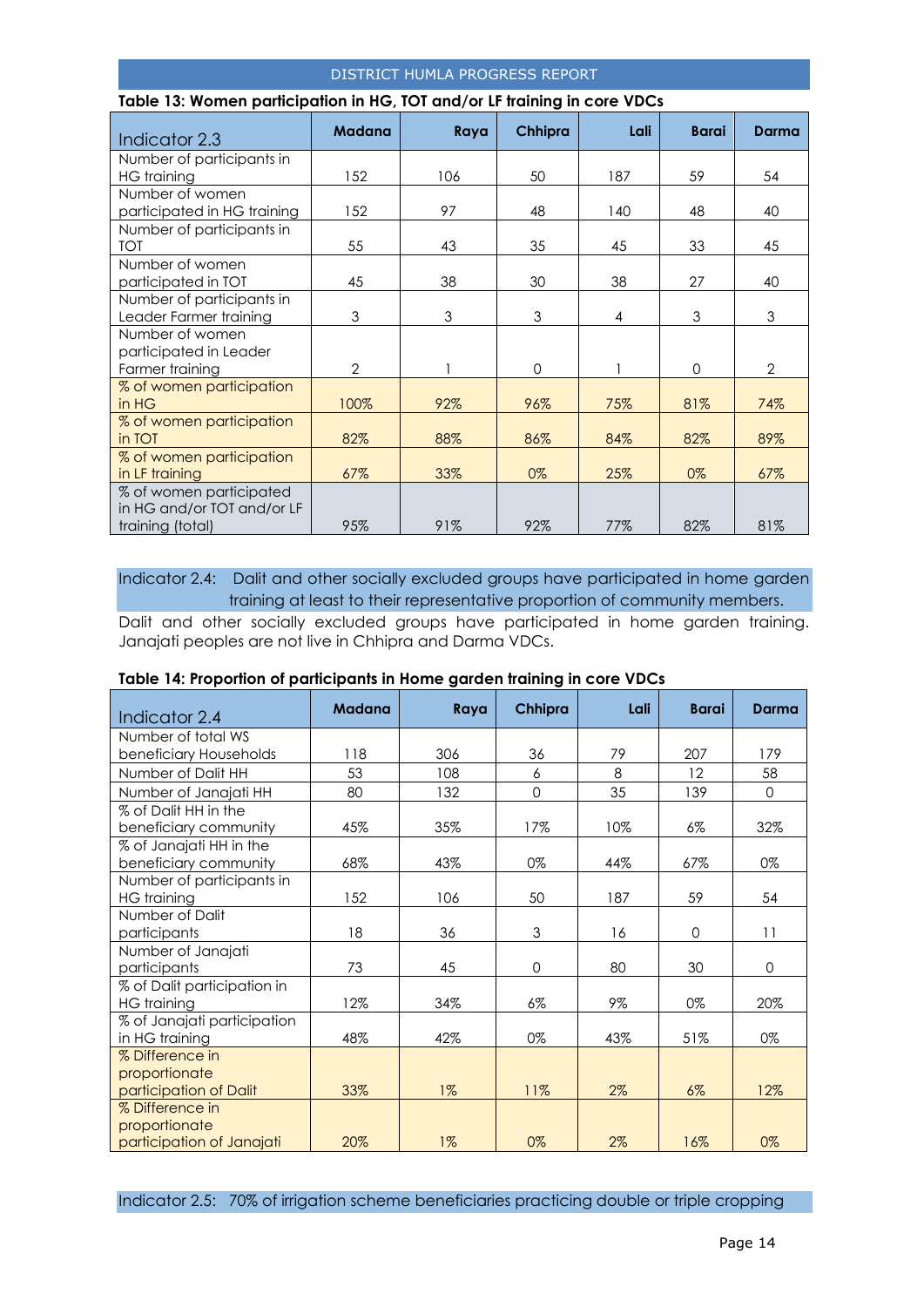34%, 33% and 36% irrigation scheme beneficiaries practicing double cropping in Madana, Raya and Lali VDCs respectively.

| Indicator 2.1               | <b>Madana</b> | Raya | Chhipra  | Lali     | <b>Barai</b> | Darma    |
|-----------------------------|---------------|------|----------|----------|--------------|----------|
| Number of CI schemes        | 4             |      | 0        |          | $\Omega$     | $\Omega$ |
| Number of CI beneficiary    |               |      |          |          |              |          |
| <b>HHs</b>                  | 161           | 39   | 0        | 11       | $\Omega$     | 0        |
| Number of CI beneficiaries  | 958           | 225  | 0        | 44       | $\Omega$     | $\Omega$ |
| Number of CI beneficiary    |               |      |          |          |              |          |
| HHs practicing double or    |               |      |          |          |              |          |
| triple cropping             | 55            | 13   | 0        | 4        | $\Omega$     | 0        |
| Number of MIT schemes       | $\Omega$      | 0    | 0        | $\Omega$ | $\Omega$     | $\Omega$ |
| Number of MIT beneficiary   |               |      |          |          |              |          |
| <b>HHs</b>                  | $\Omega$      | 0    | $\Omega$ | $\Omega$ | $\Omega$     | $\Omega$ |
| Number of MIT               |               |      |          |          |              |          |
| beneficiaries               | $\Omega$      | 0    | $\Omega$ | $\Omega$ | $\Omega$     | $\Omega$ |
| Number of MIT beneficiary   |               |      |          |          |              |          |
| HHs practicing double or    |               |      |          |          |              |          |
| triple cropping             | $\Omega$      | 0    | $\Omega$ | $\Omega$ | $\Omega$     | $\Omega$ |
| % of total irrigation       |               |      |          |          |              |          |
| beneficiary HHs practicing  |               |      |          |          |              |          |
| double or triple cropping** | 34%           | 33%  | 0%       | 36%      | 0%           | 0%       |

#### **Table 15: Irrigation beneficiaries<sup>1</sup> practicing double or triple cropping in core VDCs**

\*\*Double or more crops could include cereals, vegetables and tuber-crops

#### Indicator 2.6: Estimated 50 000 beneficiaries receive irrigation support

6 irrigation schemes (2 irrigation and 4 from MUS schemes) has implemented in FY 2072/73. 211 households, 1227 beneficiaries will receive irrigation support. The command area is 806 ropani (40 hectare). In FY 2072/73, 487 beneficiaries received irrigation support.

#### Indicator 2.7: At least 50% of the energy generated by micro-hydro schemes is utilized and paid

No micro hydro schemes plan in FY 2072/73 in core VDCs.

#### **Table 16: Energy generation and utilization with revenue in core VDCs**

| Indicator 2.7               | <b>Madana</b> | Raya | Chhipra | Lali | <b>Barai</b> | <b>Darma</b> |
|-----------------------------|---------------|------|---------|------|--------------|--------------|
| Number of Energy            |               |      |         |      |              |              |
| schemes                     |               |      |         |      | 0            |              |
| Number of energy            |               |      |         |      |              |              |
| schemes through MUS         |               |      |         |      | 0            |              |
| Total energy produced       |               |      |         |      |              |              |
| (KWH)                       |               |      |         |      |              |              |
| Total energy utilized (KWH) |               |      |         |      |              |              |
| Total revenue collected     |               |      |         |      |              |              |
| % of energy utilized and    |               |      |         |      |              |              |
| paid                        |               |      |         |      |              |              |

### Indicator 2.9: At least 90% of UCs for the Project- supported micro-hydro schemes are active and able to maintain service level as verified by presence of a paid maintenance worker, public audit at least once a year and an affiliation with cooperatives to accumulate its capital

No micro hydro scheme plan in FY 2072/73 in core VDCs.

l

#### **Table 17: Active Micro-hydro UCs with capacity to maintain service level in core VDCs**

<sup>1</sup> Irrigation beneficiaries practicing double or triple cropping would be counted only after 12 months from completion of irrigation schemes.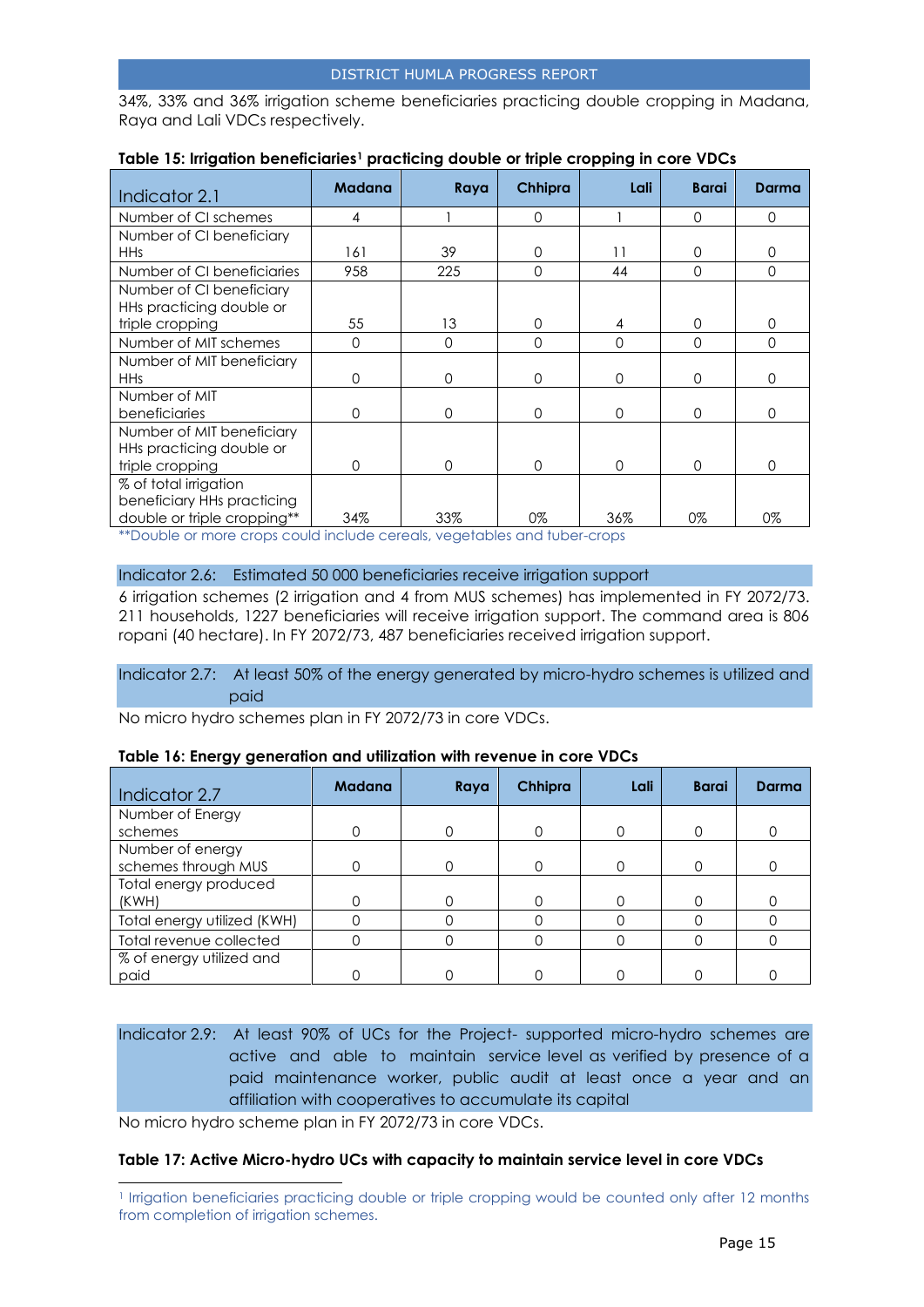| DISTRICT HUMLA PROGRESS REPORT                                                                                                               |               |          |          |          |              |          |  |
|----------------------------------------------------------------------------------------------------------------------------------------------|---------------|----------|----------|----------|--------------|----------|--|
| Indicator 2.9                                                                                                                                | <b>Madana</b> | Raya     | Chhipra  | Lali     | <b>Barai</b> | Darma    |  |
| Number of Micro-hydro                                                                                                                        |               |          |          |          |              |          |  |
| schemes (including MUS<br>with MHP)                                                                                                          | 0             | 0        | 0        | $\Omega$ | 0            | 0        |  |
| Paid maintenance worker                                                                                                                      | $\Omega$      | $\Omega$ | $\Omega$ | $\Omega$ | $\Omega$     | $\Omega$ |  |
| Public audit at least once                                                                                                                   |               |          |          |          |              |          |  |
| a year                                                                                                                                       | 0             | $\Omega$ | $\Omega$ | $\Omega$ | $\Omega$     | $\Omega$ |  |
| Affiliated with                                                                                                                              |               |          |          |          |              |          |  |
| cooperatives                                                                                                                                 | 0             | 0        | $\Omega$ | 0        | $\Omega$     | 0        |  |
| Number of schemes<br>having composition: paid<br>maintenance worker +<br>conducted public audit at<br>least once a year +<br>affiliated with |               |          |          |          |              |          |  |
| cooperatives                                                                                                                                 | 0             | O        | 0        | 0        | $\Omega$     | $\Omega$ |  |
| % of MHP UCs: active and<br>able to maintain service                                                                                         |               |          |          |          |              |          |  |
| level                                                                                                                                        | O             | O        | ∩        | ∩        | ∩            | O        |  |

#### Indicator 2.10: At least 12 000 families trained in income generating activities

Humla is remotest district. Due to road network and inaccessibility of bazaar, income generating activities cannot do. Livelihood focused on nutrition and food security.

#### **Table 18: Detail of participation in Income Generating Activities**

| Type of Income***<br>Generating<br>Training | <b>Number</b><br>of VDC<br>involved | Women<br>participant | <b>Dalit</b><br>participant | Janajati<br>Participant | Other<br>participant | Total<br>Participant |
|---------------------------------------------|-------------------------------------|----------------------|-----------------------------|-------------------------|----------------------|----------------------|
|                                             |                                     |                      |                             |                         |                      |                      |
|                                             |                                     |                      |                             |                         |                      |                      |
|                                             |                                     |                      |                             |                         |                      |                      |
| Total                                       |                                     |                      |                             |                         |                      |                      |

\*\*\* Note: Agro-vets, LRPs, Leader Farmers, Small Enterprises. This should also include all commercial farmers having been trained.

Indicator 2.11: At least 50% women in the leadership posts of project supported cooperatives

Project has not supported cooperatives in FY 2072/73 in Humla.

l

#### **Table 19: Composition of leadership<sup>2</sup> posts of project supported cooperatives.**

| Indicator 2.11            | <b>Madana</b> | Raya | Chhipra | Lali | <b>Barai</b> | <b>Darma</b> |
|---------------------------|---------------|------|---------|------|--------------|--------------|
| Total leadership position |               |      |         |      |              |              |
| of cooperatives           | 0             | ∩    |         | ∩    | 0            |              |
| Female leadership         |               |      |         |      |              |              |
| position                  |               |      |         |      | $\Omega$     |              |
| Dalit leadership position | ი             |      |         |      | 0            |              |
| Janajati leadership       |               |      |         |      |              |              |
| position                  | ∩             |      |         | ∩    | 0            |              |
| % Female leadership       |               |      |         |      |              |              |
| position                  |               |      |         |      |              |              |
| % Dalit leadership        |               |      |         |      |              |              |
| position                  |               |      |         |      |              |              |

<sup>2</sup> Leadership position includes: Board of directors, Managers (not Assistant Manager), Account Committee.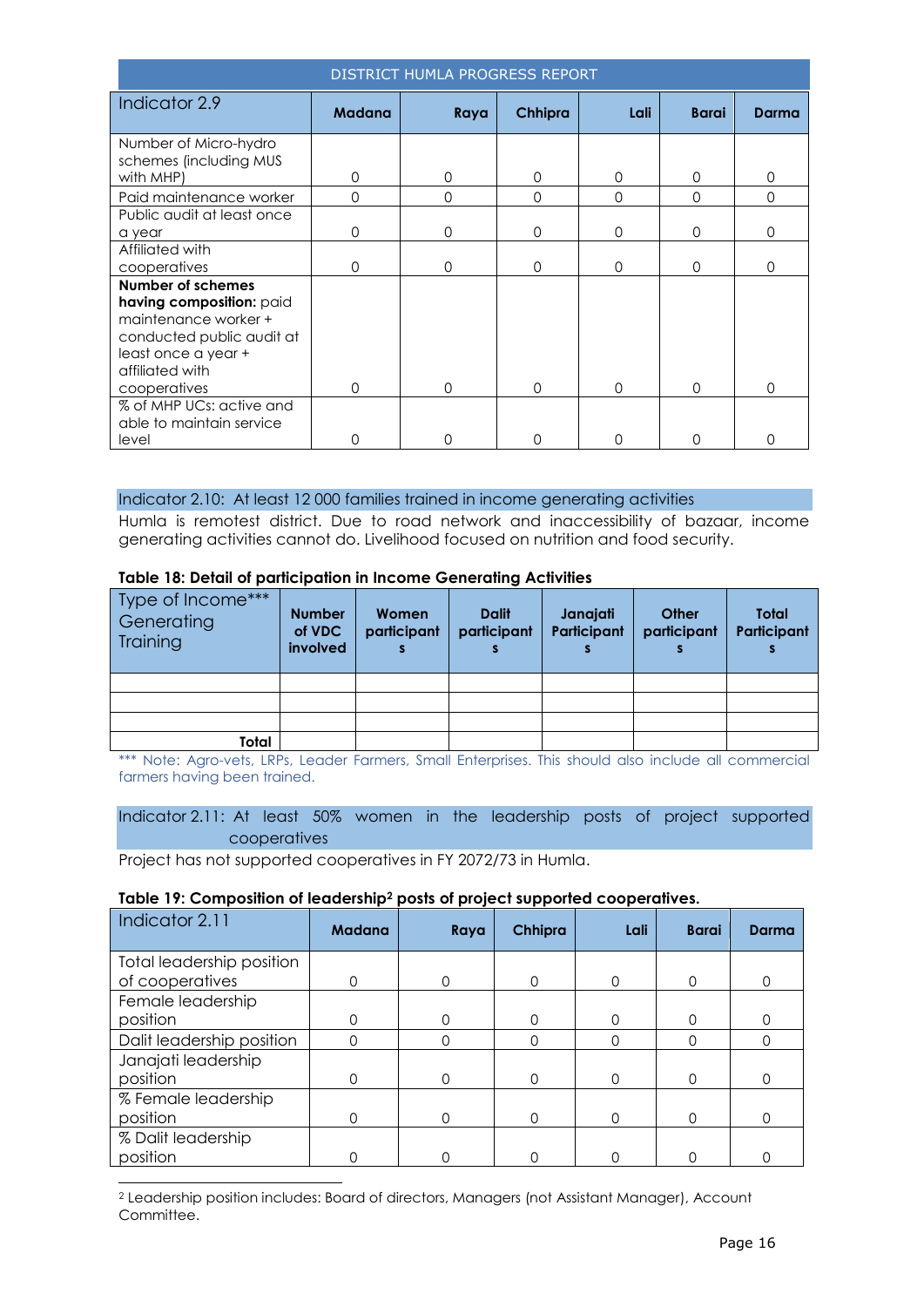| DISTRICT HUMLA PROGRESS REPORT |  |  |  |  |  |  |
|--------------------------------|--|--|--|--|--|--|
| % Janajati leadership          |  |  |  |  |  |  |
| nosition                       |  |  |  |  |  |  |

#### Indicator 2.12: 90% of developed cooperatives shall achieve operational self-sufficiency, which should be greater than 110%.

Project has not supported cooperatives in FY 2072/73 in Humla.

#### **Table 20: Operational self-sufficiency of project supported cooperatives**

| Name of<br>cooperative | Interest<br>Income (in<br>NPR)<br>(A) | <b>Operational</b><br>Cost (in<br>NPR)<br>(B) | <b>Interest</b><br>Paid (in<br>NPR)<br>(C) | Loan Loss<br><b>Provision (in NPR)</b><br>(D) | Operational<br><b>Self</b><br><b>Sufficiency</b><br>(OSS) <sup>3</sup><br>(in  %) |
|------------------------|---------------------------------------|-----------------------------------------------|--------------------------------------------|-----------------------------------------------|-----------------------------------------------------------------------------------|
|                        |                                       |                                               |                                            |                                               |                                                                                   |
|                        |                                       |                                               |                                            |                                               |                                                                                   |
|                        |                                       |                                               |                                            |                                               |                                                                                   |

#### Indicator 2.13: Estimated 40 000 cooperative members

Project has not supported cooperatives in FY 2072/73 in Humla.

#### **Table 21: Composition of shareholders of project supported cooperatives**

| Name of<br>cooperative | <b>Total</b>        | <b>Shareholders by sex</b> |        |              | <b>Shareholders by ethnicity</b> |               |
|------------------------|---------------------|----------------------------|--------|--------------|----------------------------------|---------------|
|                        | <b>Shareholders</b> | Male                       | Female | <b>Dalit</b> | Janajati                         | <b>Others</b> |
|                        |                     |                            |        |              |                                  |               |
|                        |                     |                            |        |              |                                  |               |

### 3.1.3 Institutional Capacity Building

<span id="page-16-0"></span>**Result 3: GoN institutional capacity to continue integrated water resources planning and support communities in implementing and maintaining WASH and livelihood activities**

Indicator 3.1: Policy Advocacy approach approved and dissemination program prepared to ensure that RVWRMPs experiences are reflected in provincial and national policy planning

Water used master plan (WUMP) in the VDCs follow the other stakeholders.

Indicator 3.2: National and Provincial authorities in WASH, agriculture and small industries sectors informed on RVWRMP experiences

RVWRMP experiences shared in district level stakeholders only.

Indicator 3.3: Ownership strengthened, as demonstrated by minimum 1% contribution to scheme costs by DDC or corresponding future body

More than 1% contribution contributed to schemes cost by DDC Humla. DDC contributed to schemes as per guideline. In FY 2072/73; DDC contribution is NPR 413,0000.00 but DDC contributed NPR 600,000.00.

<sup>3</sup> Here, Operational Self Sufficiency is:  $\textit{OSS} = \left[\frac{A}{\text{Cov}^2}\right]$  $\frac{A}{(B+C+D)}$  \* 100

l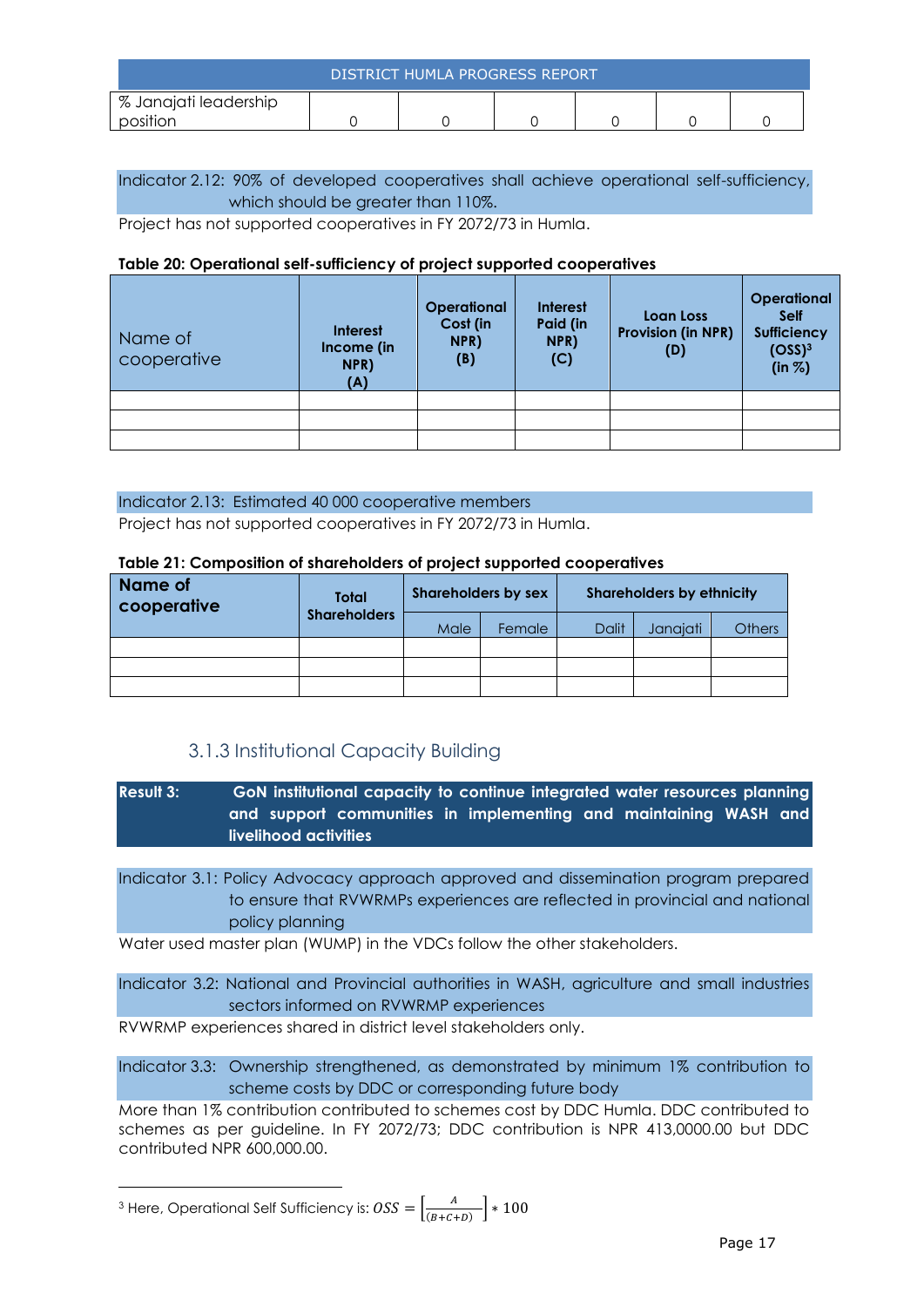Indicator 3.4: Necessary technical and administrative support is provided without delays by DTO, DADO and other relevant offices, as verified by at least 10 annual DMC meetings in each Project district

Necessary technical and administrative support is provided without delays by DTO, DADO office Humla. DADO Humla supported technical support during leader farmer training in district level. 11 DMC meeting conducted during FY 2072/73. Regular monthly meeting but not conducted in Kartik, 2072 due to festival time.

Indicator 3.5: At least 80% of the annual budget allocated by CSIDB and DADO for joint LH activities in the Project VDCs has been utilized

DADO, Humla supported technical support and distributed seeds (paddy, wheat etc.) during leader farmer training in district level.

#### **Table 22: LH activities conducted through coordination / collaboration with CSIDB / DADO**

| Name of activities           | <b>Number</b><br>Οt<br><b>RVWRMP</b><br>working/<br><b>VDCs</b><br>involved | Supporting<br>agency<br>(CSIDB<br>DADO) | Total<br>allocated<br><b>Budget</b><br>for<br><b>Joint</b><br>LH<br>activities | Actual<br>utilized<br>amount | % utilized<br>against<br>planned |
|------------------------------|-----------------------------------------------------------------------------|-----------------------------------------|--------------------------------------------------------------------------------|------------------------------|----------------------------------|
| Leader<br>farmer<br>training | 6                                                                           | <b>DADO</b>                             | 275000                                                                         | 275000                       | 100                              |
| Total                        |                                                                             |                                         | 275000                                                                         | 275000                       | 100                              |

#### Indicator 3.6: At least 85% of DWRDF funds are expended against the budget

DWRDF is established in district. DWRDF is administrated and audited as per local government rules and regulations approved by government of Nepal. 100% DWRDF fund expended against released budget in FY 2072/73 in Humla.

#### **Table 23: Utilization of DWRDF**

| <b>Budget heading</b> | <b>Budget</b> | <b>Expenditure</b> | % expenditure against<br>budget |
|-----------------------|---------------|--------------------|---------------------------------|
| Capital               | 25915000      | 25827081           | 99.66%                          |
| Recurrent             | 12760000      | 12760000           | 100.00%                         |
| <b>Total</b>          | 38675000      | 38587081           | 99.77%                          |

| <b>Budget</b><br>heading | <b>Budget</b> | <b>Released</b> | <b>Expenditure</b> | % expenditure<br>against<br>budget | $\%$<br>expenditure<br>against released<br>budget |
|--------------------------|---------------|-----------------|--------------------|------------------------------------|---------------------------------------------------|
| Capital                  | 25915000      | 25827081        | 25827081           | 99.66%                             | 100.00%                                           |
| Recurrent                | 12760000      | 12760000        | 12760000           | 100.00%                            | 100.00%                                           |
| Total                    | 38675000      | 38587081        | 38587081           | 99.77%                             | 100.00%                                           |

#### Indicator 3.7: Project schemes' status updated annually in all Project DDCs, and data on WUMP reports and baseline are updated

The WUMPs are using as very good reference tools for schemes prioritization and planning. Project schemes' status updated annually and data on WUMP reports and baseline are updated.

#### Indicator 3.8: 100 New WUMPS prepared

A WUMP is a product of participatory, bottom up and partially top down planning process which has a strong focus on water in its different sources and potential users with the community. It is the tool that stresses consensus building among community members and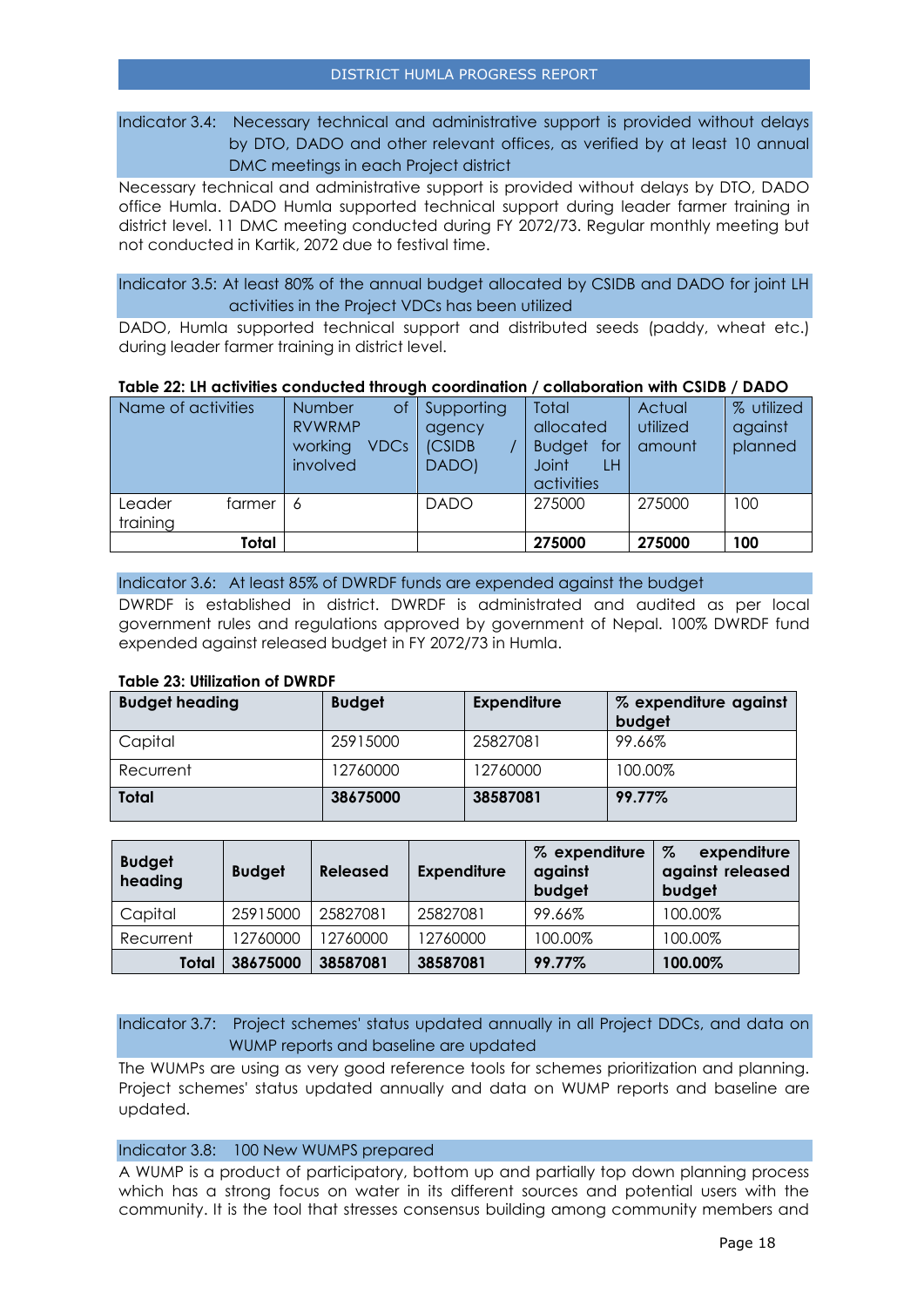between communities to ensure the water resources are shared equitably and fairly among and within themselves in a sustainable manner for different uses. Project prepared 11 WUMPs in phase I and II. 4 new WUMPs are preparing in Gothi, Saya, Thehe and Limi VDCs in FY 2072/73.

Indicator 3.9: VDC ownership strengthened as demonstrated by minimum 6% contribution to scheme costs by VDC

The village development committees are one of the financers in project activities. The VDC deposit its contribution to UC account. User committees are supported by village development committees. VDC contribution to the schemes is 5%.

| Indicator 3.9                                          | <b>Madana</b> | Raya     | Chhipra | Lali    | <b>Barai</b> | <b>Darma</b> |
|--------------------------------------------------------|---------------|----------|---------|---------|--------------|--------------|
| Total actual<br>expenditure in<br>investment cost      | 6330400       | 11780444 | 2701012 | 9453367 | 5652269      | 4516596      |
| <b>VDC</b> contribution                                | 316520        | 589022   | 135051  | 472668  | 282613       | 225830       |
| % of VDC contribution<br>against actual<br>expenditure | 5%            | 5%       | 5%      | 5%      | 5%           | 5%           |

#### **Table 24: VDC contribution on total actual investment**

### <span id="page-18-0"></span>3.2 Highlights of Physical Achievements

### 3.2.1 Drinking Water Supply

<span id="page-18-1"></span>16 drinking water supply schemes has planned in FY 2072/73 from WUMP prioritization of core VDCs. 6 drinking water supply schemes (2 WSS in Madana VDC, 1 WSS in Barai VDC and 3 WSS schemes in Lali VDC) completed during FY 2072/73. 146 households 901 populations benefited from completed schemes. 3 schools (Kaillash lower secondary, Lali secondary including hostel and Lali primary) 408 students benefited from completed schemes. One health post and VDC office are also benefited from completed schemes. Remaining 10 water supply schemes are carried over to coming FY.

#### 3.2.2 Sanitation and Hygiene

<span id="page-18-2"></span>Project support the achievement of health benefits by means of supporting the reduction of water borne diseases. Sanitation and hygiene component has been limited with healthy behavior and nutrition. Project will focus more on total sanitation campaigns through strengthening the institutional capacity of stakeholder coordination and collaboration among the WASH stakeholders. Project core VDCs declared open defecation free.

21 VDCs declared ODF out of 27 VDCs in Humla. Project led lead role to declare ODF in district. Project supported to declare ODF non-working VDCs (Limi and district headquarter Simikot) by constructing 4 institutional toilets in FY 2072/73. Project is also supporting ODF for new WUMP VDCs (Gothi, Saya and Thehe) will declare ODF September 2016. Post ODF activities conducted in working VDCs. Project is supporting to district for district ODF. After ODF project supported metal improve cooking stoves in VDC level. 5 metal ICS schemes are implementing in Lali and Chhipra VDCs. Lali and Chhipra VDCs are towards declare indoor pollution free VDCs. ICS schemes are very important in regard to women's health and environment. It reduces women's eye diseases and warms the kitchen during snow falling season.

#### 3.2.3 Micro Hydro

<span id="page-18-3"></span>No micro hydro projects are planned in core VDCs in FY 2072/73. But Kukurfalna micro hydro project 100 KW completed Kalika VDC in FY 2072/73. 630 households, 3267 populations benefited from that scheme.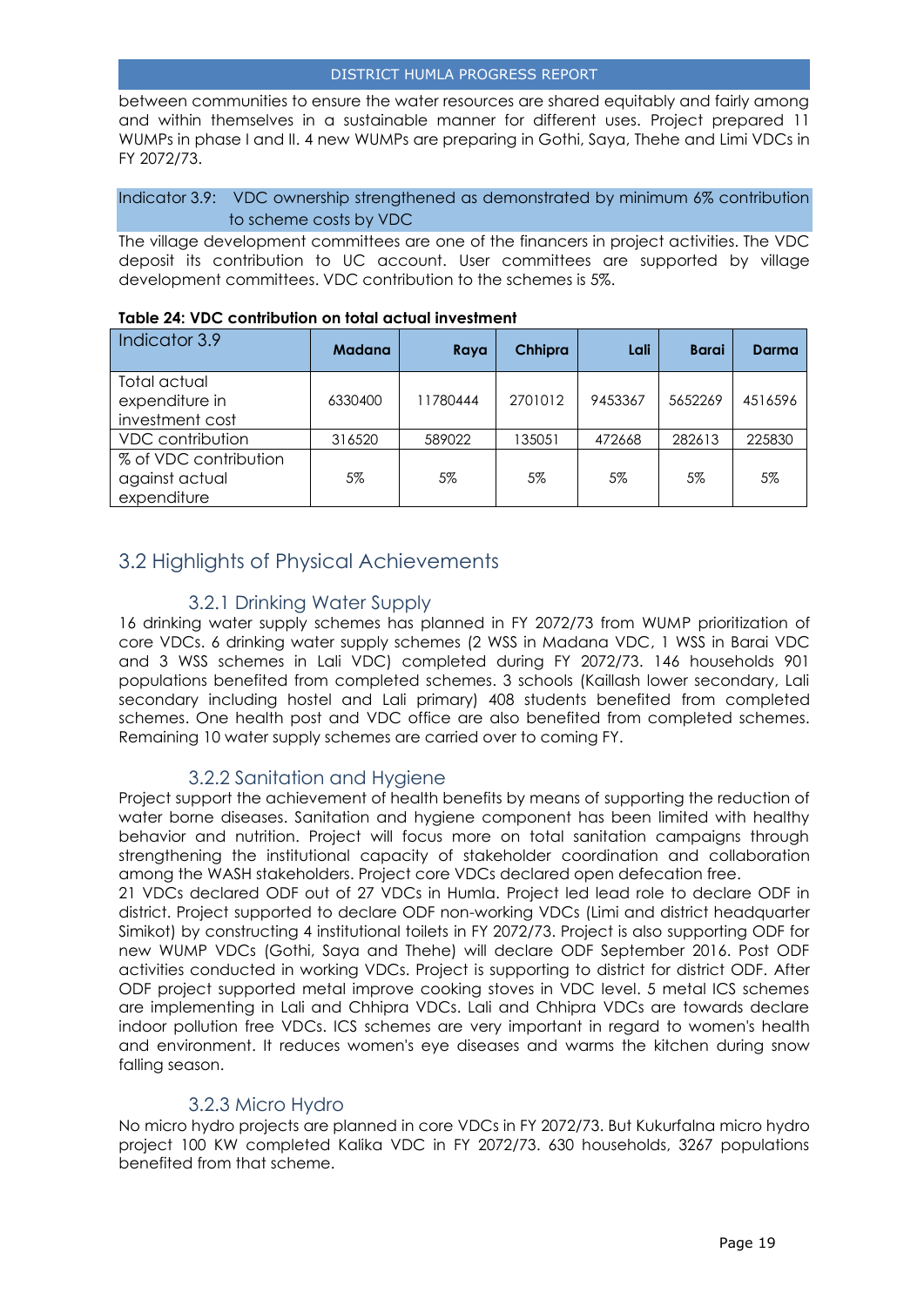#### 3.2.4 Improved Water Mills

<span id="page-19-0"></span>Four improved water mills from MUS schemes (CI+IWM) planned in FY 2072/73. 2 IWM in Madana VDC and each IWM scheme in Raya and Lali VDCs. These improved water mills are implementing and carried over to coming FY.

#### 3.2.5 Improved Cooking Stoves

<span id="page-19-1"></span>5 metals improve cooking stoves schemes have implemented in Lali and Chhipra VDCs in FY 2072/73. Lali and Chhipra VDCs are towards declaring indoor pollution free VDCs. ICS schemes are very important in regard to women's health and environment. It reduces women's eye diseases and warms the kitchen during snow falling season.

#### 3.2.6 Irrigation

<span id="page-19-2"></span>Based on priorities in WUMP, small scale irrigation emphasized. Canal or surface irrigation schemes promoted to increase the production and productivity as well as increase the cultivation area having diversification of crop that will contribute to additional household income and create employment opportunities. 6 irrigation schemes (2 irrigation and 4 from MUS schemes) has implemented in FY 2072/73. 211 households, 1227 beneficiaries will receive irrigation support. The command area is 806 ropani (40 hectare). In FY 2072/73, 487 beneficiaries received irrigation support. After irrigation scheme beneficiaries practicing double cropping.

#### 3.2.7 Cooperatives and Micro Finance Institutions

<span id="page-19-3"></span>Project has not supported cooperatives and micro finance in Humla district in FY 2072/73.

#### 3.2.8 Home Gardens

<span id="page-19-4"></span>Project mainly focuses to promote home gardens in all households benefited by drinking water supply schemes. Livelihood activities diversified based on the local potential. Project also focus on production and establishment of marketing centers to support income generating livelihood. But in Humla, markets centers are inaccessible, home garden are mainly focus on nutrition. 24 home garden/vegetable farming groups formed and 608 households benefited from home garden/vegetable farming in core VDCs. Women participation in home garden/vegetable farming training is more than 50%.

#### 3.2.9 Measures for Livelihoods Promotion

<span id="page-19-5"></span>Home garden is the basic intervention combined with all water supply schemes. Households have functional home garden at least seasonal vegetable, spices, fodder and fruits. Home garden facilitated by communities supported by leader farmers and livelihood promoters. Each groups included 50% female and proportionate of excluded communities.

#### 3.2.10 MUS

<span id="page-19-6"></span>4 MUS schemes (CI+IWM) has implemented in FY 2072/73. 2 MUS schemes in Madana VDC and each schemes in Raya and Lali VDCs. 102 househods 634 populations will benefit from MUS schemes. These schemes carried over to coming FY 2073/74. The commanded area is 430 ropani (20 hectare) and 4 imrove water miils are contructing.

#### 3.2.11 Income Generation Sustainability

<span id="page-19-7"></span>Advanced level intervention implemented in core VDCs categorized high and potential. Market orientated vegetables, seeds, forest product are income generation sustainability. But in Humla, markets centers are inaccessible, home garden are mainly focus on nutrition.

#### <span id="page-19-8"></span>4. Sustainability

Sustainability and regular functionality of completed schemes is an important aspect of project. It ensures the proper operation and maintenance of development infrastructures. After completion of schemes, post construction seminar, O&M, WSP formulation establishment of female tap group in the schemes. Each scheme has O&M fund and mobilization and UC governance. Post construction (PoCo) activities completed institutional development, UC governance, linkage establishment and capacity enhancing of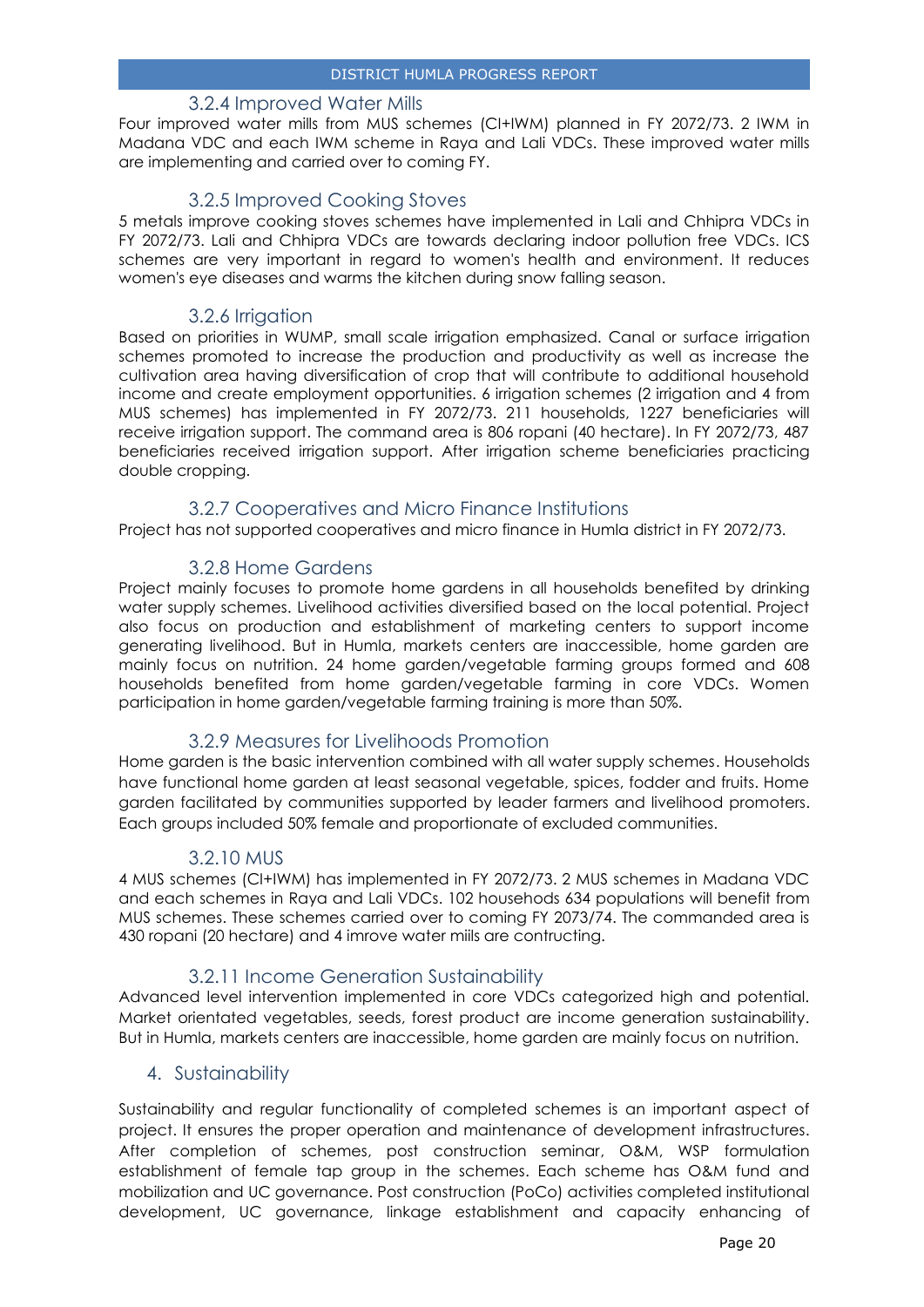UC/VDC/VWASHCC at VDC level. All schemes have operation and maintenance fund as per project guideline.

### <span id="page-20-0"></span>5. Crosscutting Objectives

Participation of female during trainings was more than 50% and equal numbers of males and females participation in user committees.

| S.N.           | <b>Training</b>                           | <b>Madana</b> | Raya                | Chhipra     | Lali           | <b>Barai</b> | Darma               |
|----------------|-------------------------------------------|---------------|---------------------|-------------|----------------|--------------|---------------------|
| $\mathbf{1}$   | $Step - By - Step$ (Water Supply          |               |                     |             |                |              |                     |
|                | Sanitation Irrigation and Micro           |               |                     |             |                |              |                     |
|                | Hydro Scheme UC level                     |               |                     |             |                |              |                     |
|                | Training)                                 | 552           | 182                 | 98          | 296            | 100          | 79                  |
| $\overline{2}$ | Livelihood Promotion related              |               |                     |             |                |              |                     |
|                | Training                                  | 152           | 106                 | 50          | 187            | 59           | 54                  |
| 3              | Cooperatives Development                  |               |                     |             |                |              |                     |
|                | and Micro Finance Related                 |               |                     |             |                |              |                     |
|                | Trainina                                  | $\mathbf 0$   | $\mathbf 0$         | $\Omega$    | $\Omega$       | $\mathbf 0$  | $\mathbf{O}$        |
| $\overline{4}$ | Technical Trainings (VMW, LLB,            |               |                     |             |                |              |                     |
|                | RWJM, Lead Farmers,                       | 3             | 3                   | 3           |                | 3            |                     |
| 5              | Agriculture Technician etc)               |               |                     |             | 4              |              | 3                   |
|                | SO/SP Capacity Building                   |               |                     |             |                |              |                     |
|                | (Including Thematic                       |               |                     |             |                |              |                     |
|                | Orientations during Bimonthly<br>Meeting) | 3             | 3                   | 3           | $\overline{4}$ | 3            | 3                   |
| 6              | District Level Training/Workshop          |               |                     |             |                |              |                     |
|                | with                                      |               |                     |             |                |              |                     |
|                | DMC/DWASHCC/Stakeholders                  |               |                     |             |                |              |                     |
|                | etc                                       | $\Omega$      | $\Omega$            | $\Omega$    | $\Omega$       | $\Omega$     | $\Omega$            |
| $\overline{7}$ | Water Use Master Plan Related             |               |                     |             |                |              |                     |
|                | Training at VDC level (new and            |               |                     |             |                |              |                     |
|                | updating)                                 | $\mathbf 0$   | $\mathsf{O}\xspace$ | $\mathbf 0$ | $\mathbf 0$    | $\mathbf 0$  | $\mathsf{O}\xspace$ |
| 8              | Awareness Campaigns/Mass                  |               |                     |             |                |              |                     |
|                | meetings (Nutrition, HSE,                 |               |                     |             |                |              |                     |
|                | Environment, Sanitation Week,             |               |                     |             |                |              |                     |
|                | public hearing/Auditing etc)              | 655           | 545                 | 356         | 446            | 332          | 685                 |
|                | Total                                     | 1365          | 839                 | 510         | 937            | 497          | 824                 |

#### **Table 25: Number of participants in CB activities**

#### **Table 26: Disaggregated participants in CB activities**

|                            | <b>Dalit</b>   | <b>Dalit</b> | Janajati       | Janajati     | <b>Other</b> | <b>Other</b>   | <b>Total</b> | <b>Total</b> | <b>Total</b> |
|----------------------------|----------------|--------------|----------------|--------------|--------------|----------------|--------------|--------------|--------------|
| <b>Training</b>            | Male           | Female       | Male           | female       | <b>Male</b>  | Female         | male         | female       |              |
| $Step - By - Step (Water)$ |                |              |                |              |              |                |              |              |              |
| Supply Sanitation          |                |              |                |              |              |                |              |              |              |
| Irrigation and Micro       |                |              |                |              |              |                |              |              |              |
| Hydro Scheme UC level      |                |              |                |              |              |                |              |              |              |
| Training)                  | 114            | 106          | 213            | 194          | 323          | 357            | 650          | 657          | 1307         |
| Livelihood Promotion       |                |              |                |              |              |                |              |              |              |
| related Training           | 5              | 79           | 27             | 201          | 51           | 245            | 83           | 525          | 608          |
| Cooperatives               |                |              |                |              |              |                |              |              |              |
| Development and            |                |              |                |              |              |                |              |              |              |
| Micro Finance Related      |                |              |                |              |              |                |              |              |              |
| <b>Training</b>            | $\Omega$       | $\mathbf{O}$ | $\mathbf 0$    | $\mathbf{O}$ | $\Omega$     | 0              | 0            | $\mathbf 0$  | $\Omega$     |
| <b>Technical Trainings</b> |                |              |                |              |              |                |              |              |              |
| (VMW, LLB, RWJM, Lead      |                |              |                |              |              |                |              |              |              |
| Farmers, Agriculture       |                |              |                |              |              |                |              |              |              |
| Technician etc)            |                |              | $\overline{4}$ | 3            | 8            | $\overline{2}$ | 13           | 6            | 19           |
| SO/SP Capacity Building    |                |              |                |              |              |                |              |              |              |
| (Including Thematic        |                |              |                |              |              |                |              |              |              |
| Orientations during        |                |              |                |              |              |                |              |              |              |
| <b>Bimonthly Meeting)</b>  | $\overline{2}$ | $\mathbf{O}$ | $\overline{2}$ | $\mathbf{O}$ | 15           | 0              | 19           | $\mathbf 0$  | 19           |
| District Level             |                |              |                |              |              |                |              |              |              |
| Training/Workshop with     |                |              |                |              |              |                |              |              |              |
| DMC/DWASHCC/Stakeh         |                |              |                |              |              |                |              |              |              |
| olders etc.                |                | 0            | 3              |              | 31           | 0              | 35           |              | 36           |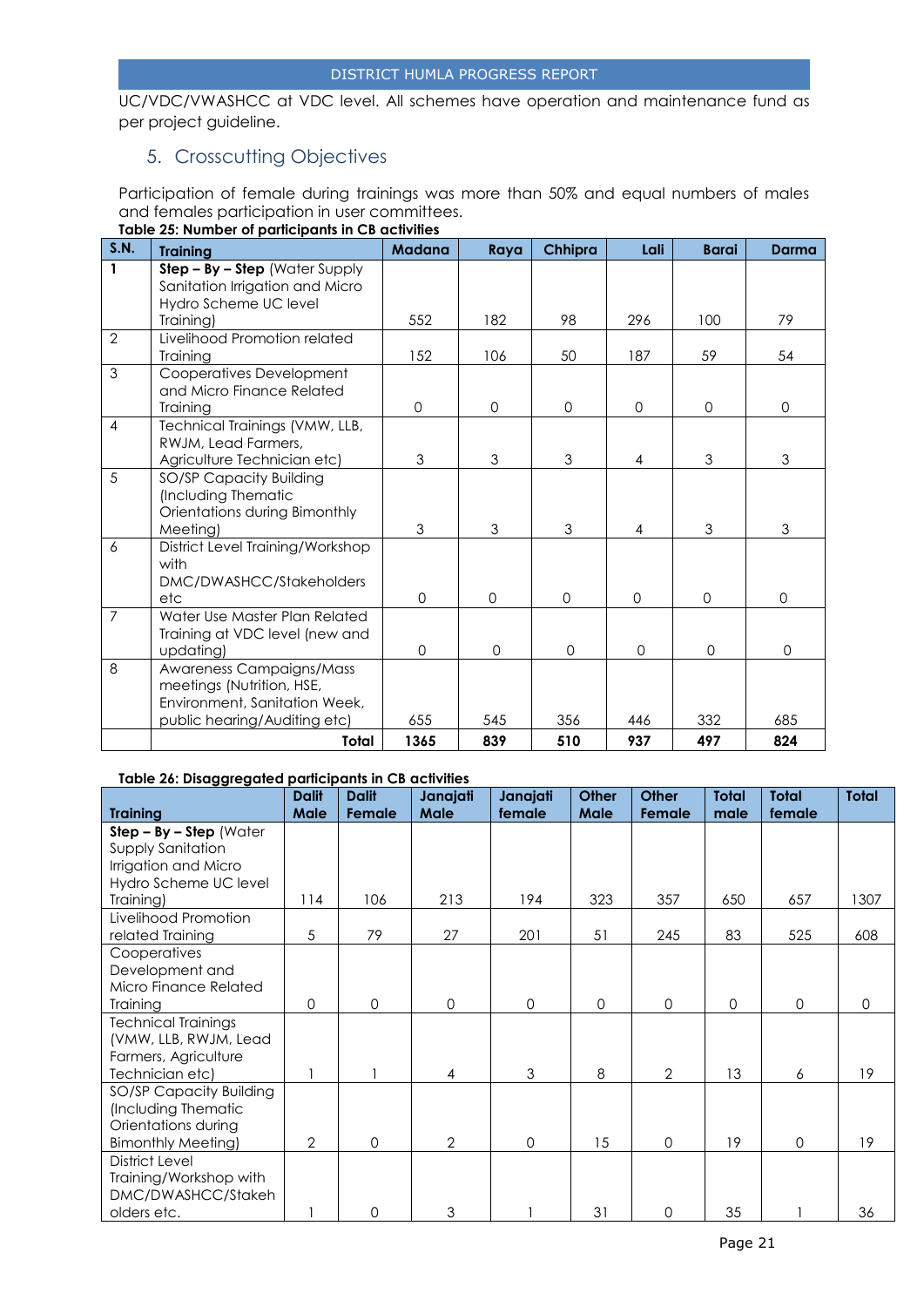| DISTRICT HUMLA PROGRESS REPORT                                                                                               |     |     |     |      |      |      |      |      |      |
|------------------------------------------------------------------------------------------------------------------------------|-----|-----|-----|------|------|------|------|------|------|
| Water Use Master Plan<br>Related Training at VDC<br>level (new and<br>updating)                                              | 118 | 134 | 349 | 332  | 713  | 467  | 1180 | 933  | 2113 |
| Awareness<br>Campaigns/Mass<br>meetings (Nutrition, HSE,<br>Environment, Sanitation<br>Week, public<br>hearing/Auditing etc) | 305 | 308 | 323 | 345  | 865  | 873  | 1493 | 1526 | 3019 |
| Total                                                                                                                        | 546 | 628 | 921 | 1076 | 2006 | 1944 | 3473 | 3648 | 7121 |

### 5.1 Gender Equality and Social Inclusion

<span id="page-21-0"></span>Cultural and social barriers overcome by means of social mobilization techniques. Inclusion and gender awareness training conducted UCs and VWASHCCs. Equal numbers of males and females participation in user committees and ensured females are in key position of user committees. Participation of female during trainings was more than 50%.

### 5.2 Human Rights, Democracy and Good Governance

<span id="page-21-1"></span>The project launched to empower the weaker section of the society to attaining gender equality and social justice. Human right and right to water and sanitation in particular have been promoted. Participation in meeting of women and disadvantages and ethnic group is increased. In Humla, the role of local authority and civic society has not become strong and effective. Nowadays, progressively become strong and effective. In project VDCs, project supports the human right of women and disadvantages groups.

Water projects aiming at full coverage must acknowledge the differences and inequalities existing between different groups and a clear determination to ensure equitable access to water resources and other related benefits. This will require additional efforts to understand the different socio-cultural contexts and conditions prevailing in the project communities and the various barriers that limit access. The human right to water is right of everyone to sufficient, acceptable, physically, accessible and affordable water for personal and domestic use. The human right to sanitation is everyone has access to sanitation which is safe, hygiene, secure, socially and culturally acceptable, provides privacy and insures dignity.

### 5.3 Environmental and Climate Change Sustainability

<span id="page-21-2"></span>Project has include improve cooking stoves, solid waste pits, manure management and other household specific environmental improvement. WUMP has identified schemes needed further environmental analysis; establishment of nursery, plantation above water sources, live fencing structure and protection of landslides in pipeline routes.

The main effect from climate change are; depleting source, discharge shorter more intense rainfall, landslides, failure or decreased winter rains, floods, damaged structure. Project has implemented plantation activities, recharge pits in catchment, bigger reservoir, animal drinking trough, waste/excess water in home garden and 3R (recharge, retain and reuse of water) concept. Project gave the priority in preparing design estimate with support community people in schemes activities.

### 6. Assumptions and Risks

<span id="page-21-3"></span>Fill in the table with correct options: High/ Medium/ Low

#### **Table 27: Risk analysis**

| <b>Issues and Risk</b> | Likelihood of | <b>Impact</b>    | on |
|------------------------|---------------|------------------|----|
|                        | Occurrence    | Phase            |    |
|                        |               | III achievements |    |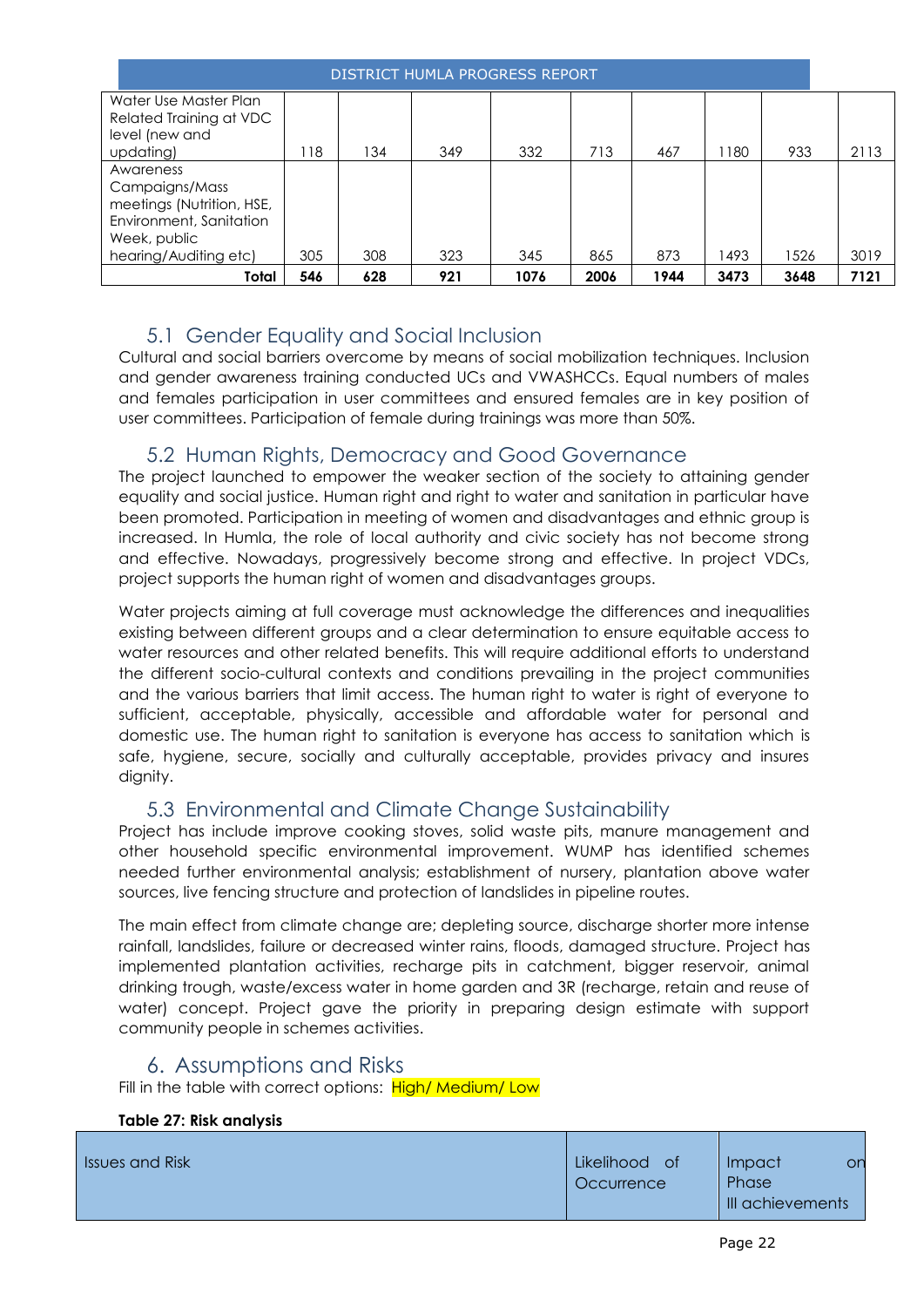| DISTRICT HUMLA PROGRESS REPORT              |        |        |  |
|---------------------------------------------|--------|--------|--|
| Natural calamities, climate change          | Medium | Low    |  |
| Political instabilities and anarchy         | Medium | Low    |  |
| New administrative structure delayed        | Medium | Low    |  |
| Limited political will to decentralize      | Medium | Low    |  |
| Limited support from local level            | Medium | Low    |  |
| Limited capacity of SOs                     | Medium | Low    |  |
| Remoteness and access to market             | High   | Medium |  |
| Delayed or missing contributions            | Low    | Low    |  |
| Political pressure on expansion             | Low    | Low    |  |
| HIV/AIDS                                    | Low    | Low    |  |
| Inadequate O&M and revenue collection       | Medium | Low    |  |
| Possible devaluation of EUR against USD/NPR | Medium | Low    |  |

### 7. Resource Allocation

<span id="page-22-0"></span>Resource allocation is a plan for using available resources. It is the process of allocating scarce resources among the stakeholders. Project has collaboration with GON agencies (DADO, AEPC, CSID etc.) and other stakeholders and private sectors also. Project has worked with sharing technical and financial resources by conducting joint planning, monitoring and evaluation to support livelihood activities together with stakeholders, DMC members, VDC and communities in line with scheme cycle and or as when needed.

#### **Table 28: Resource expenditure**

| S.N.           | <b>Training</b>                                      | <b>DWRDF</b>     | TΑ     | Total   |
|----------------|------------------------------------------------------|------------------|--------|---------|
|                | Step - By - Step (Water Supply Sanitation Irrigation |                  |        |         |
|                | and Micro Hydro Scheme UC level Training)            | 469233           | O      | 469233  |
| $\overline{2}$ | Livelihood Promotion related Training                | 1089192          | ∩      | 1089192 |
| 3              | Cooperatives Development and Micro Finance           |                  |        |         |
|                | <b>Related Training</b>                              | ∩                | O      | ∩       |
| 4              | Technical Trainings (VMW, LLB, RWJM, Lead Farmers,   |                  |        |         |
|                | Agriculture Technician etc)                          | 275000           | O      | 275000  |
| $\overline{5}$ | SO/SP Capacity Building (Including Thematic          |                  |        |         |
|                | Orientations during Bimonthly Meeting)               |                  | 11900  | 11900   |
| 6              | District Level Training/Workshop with                |                  |        |         |
|                | DMC/DWASHCC/Stakeholders etc                         | 20000            | 58870  | 78870   |
|                | Water Use Master Plan Related Training at VDC level  |                  |        |         |
|                | (new and updating)                                   | $\left( \right)$ | 159970 | 159970  |
| 8              | Awareness Campaigns/Mass meetings (Nutrition,        |                  |        |         |
|                | HSE, Environment, Sanitation Week, public            |                  |        |         |
|                | hearing/Auditing etc)                                |                  | Ω      | ∩       |
|                | Total                                                | 1853425          | 230740 | 2084165 |

### 7.1 District Water Resources Development Fund (DWRDF)

<span id="page-22-1"></span>Resource expenditure in capacity building from district water resources development fund in FY 2072/73 is NPR. 1853,425.00.

### 7.2 TA Fund

<span id="page-22-2"></span>Resource expenditure in capacity building from TA fund in FY 2072/73 is NPR. 230,740.00.

### 7.3 Human Resources

<span id="page-22-3"></span>District management committee (DMC) in the district is responsible for planning, administration and management of the project activities. A small team water resources adviser, technical facilitator, senior water resources technician and office assistant are supporting the project from TA team. Two support organizations (SIDC, Humla and RPUDP,